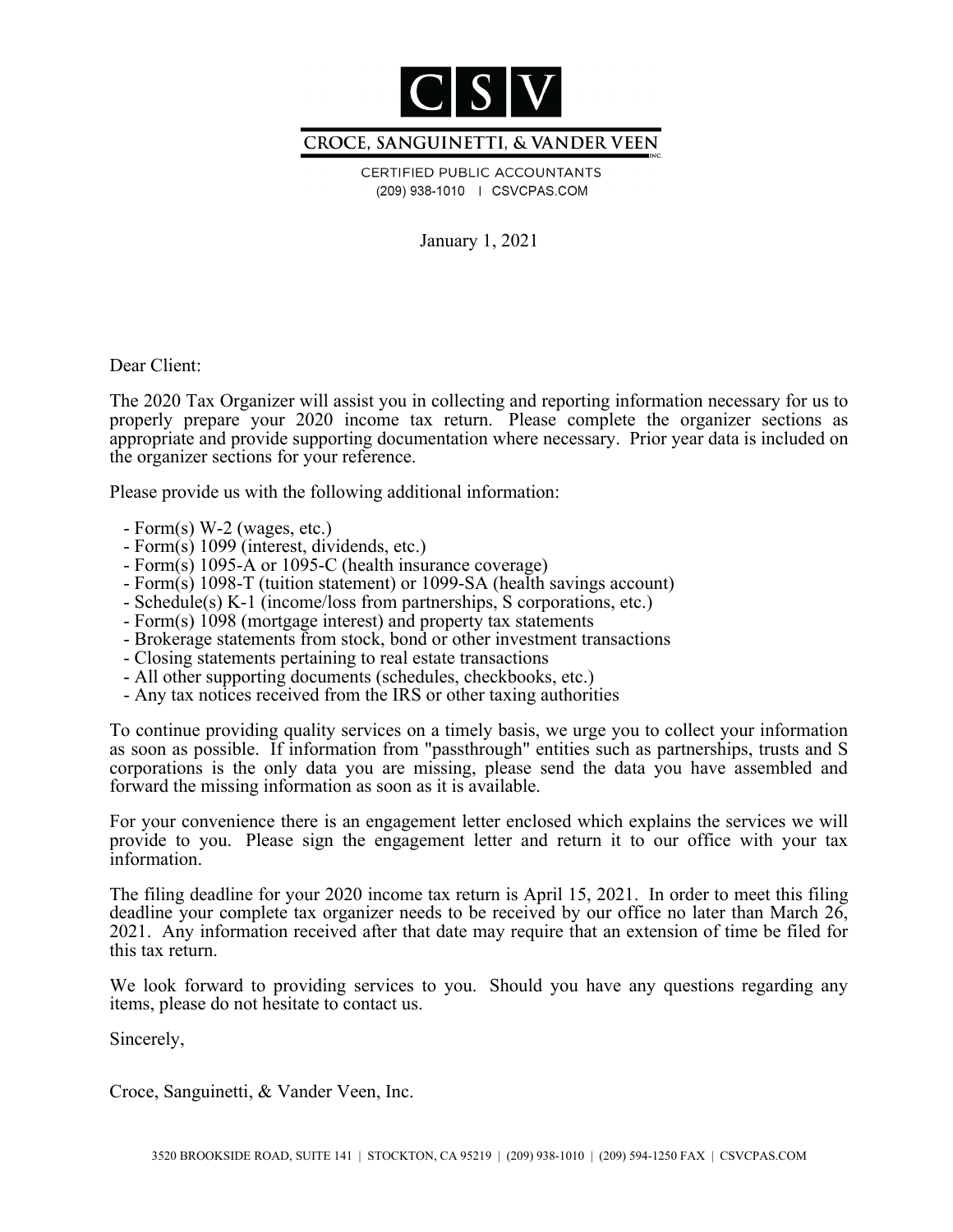

#### CROCE, SANGUINETTI, & VANDER VEEN

CERTIFIED PUBLIC ACCOUNTANTS (209) 938-1010 | CSVCPAS.COM

January 1, 2021

Dear Client:

This letter is to confirm and specify the terms of our engagement with you and to clarify the nature and extent of the services we will provide. In order to ensure an understanding of our mutual responsibilities, we ask all clients for whom returns are prepared to confirm the following arrangements.

We will prepare your 2020 federal and requested state income tax returns from information which you will furnish to us. We will not audit or otherwise verify the data you submit, although it may be necessary to ask you for clarification of some of the information. We will furnish you with questionnaires and/or worksheets to guide you in gathering the necessary information. Your use of such forms will assist in keeping our fee to a minimum. As a reminder, please provide us copies of all forms W-2, 1099, and  $K-I's$ .

It is your responsibility to provide all information required for the preparation of complete and accurate returns. You should retain all documents, canceled checks, and other data that form the basis of income and deductions. These may be necessary to prove the accuracy and completeness of the returns to a taxing authority. You have the final responsibility for the income tax returns and, therefore, you should review them carefully before you sign them.

Our work in connection with the preparation of your income tax returns does not include any procedures designed to discover defalcations or other irregularities, should any exist. We will render such accounting and bookkeeping assistance as determined to be necessary for the preparation of the income tax returns.

We will use professional judgement in resolving questions where the tax law is unclear, or where there may be conflicts between the taxing authorities' interpretations of the law and other supportable positions.

Professional standards require us to electronically file all federal and state individual income tax returns ("e-filing"). However, you do have the right to "opt out" of the e-filing program. Please notify our firm immediately should you desire not to have your return e-filed, so that we may provide you with the forms necessary for opting out of the e-file program. Please note that unless you notify us of your desire not to e-file your return, we will prepare your return to be e-filed.

Your returns may be selected for review by the taxing authorities. Any proposed adjustments by the examining agent are subject to certain rights of appeal. In the event of such government tax examination, we will be available upon request to represent you and will render additional invoices for the time and expenses incurred.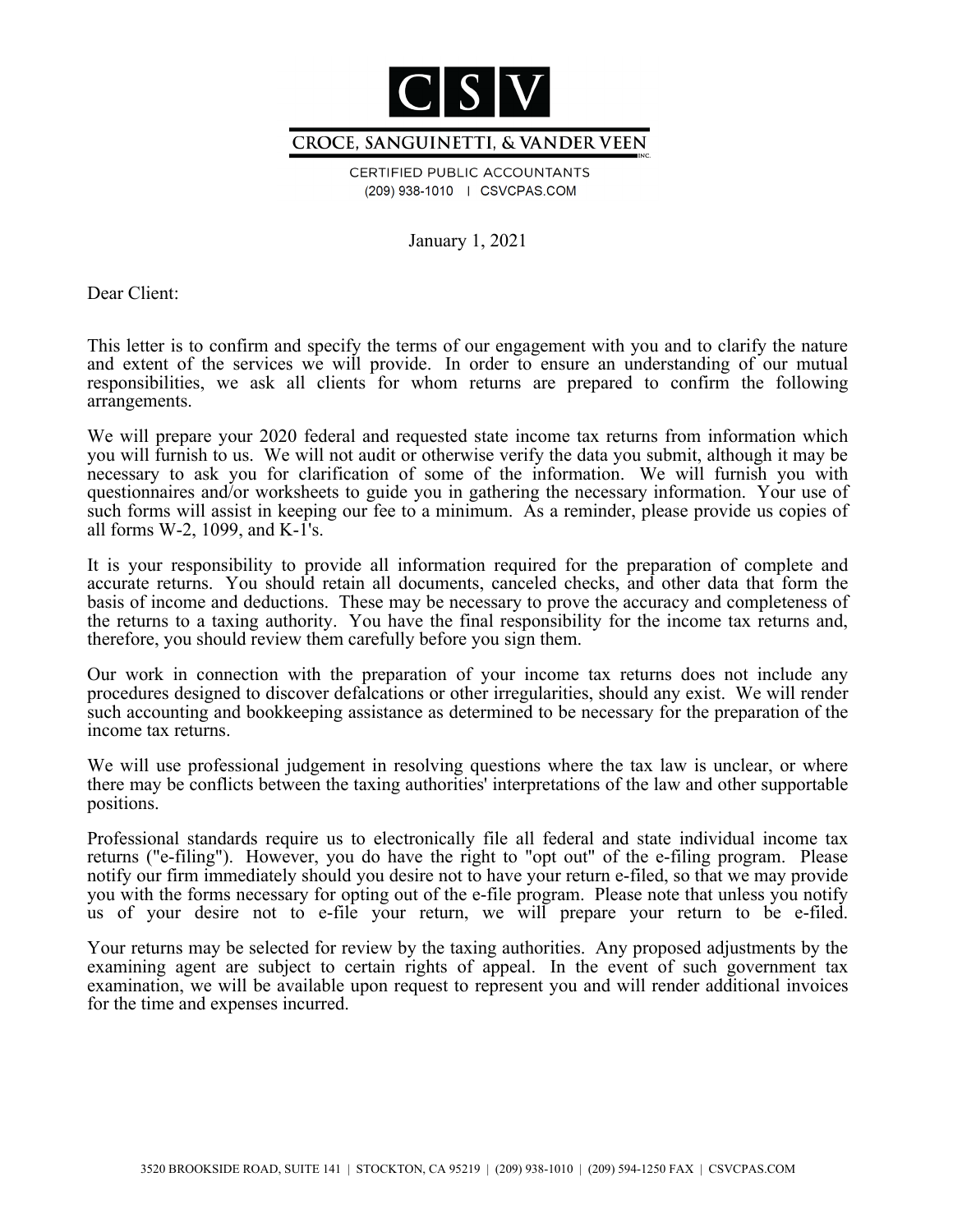You are responsible for reporting foreign activities. By signing this letter you acknowledge that you will inform us if you have income from foreign sources or if you have signatory authority over any foreign account. If you are unsure whether income or an account is foreign, we will review it. Note that the penalties for failure to report foreign activities are severe.

We generally retain, for seven years, the final work product generated for our clients. After the retention period the documents are destroyed. We do not keep originals - they are returned to you after completion of the returns. It is your responsibility to retain your records for possible future use, including possible examination by taxing authorities.

By signing this agreement, you authorize Croce, Sanguinetti, and Vander Veen, Inc. to execute the Online Account View Access Authorization on the Franchise Tax Board's (FTB) website. You understand Croce, Sanguinetti, and Vander Veen, Inc. will have view-only access to all the tax information available on the FTB's website that is associated with you. This authorization remains in effect until you revoke it in writing. You may receive notification from the FTB indicating access has been requested by our office.

Our fee for these services will be based upon the amount of time required at standard billing rates plus computer charges and out-of-pocket expenses. All invoices are due and payable upon presentation.

If the foregoing fairly sets forth your understanding, please sign this letter in the space indicated and return it to our office. If there are other tax returns you expect us to prepare, such as gift and/or property, please inform us by noting so at the end of this letter.

We want to express our appreciation for this opportunity to work with you.

Yours truly,

CROCE, SANGUINETTI, & VANDER VEEN, INC.

 $\mathcal{L}_\mathcal{L}$ 

 $\mathcal{L}_\mathcal{L}$ 

ACCEPTED BY:

DATE: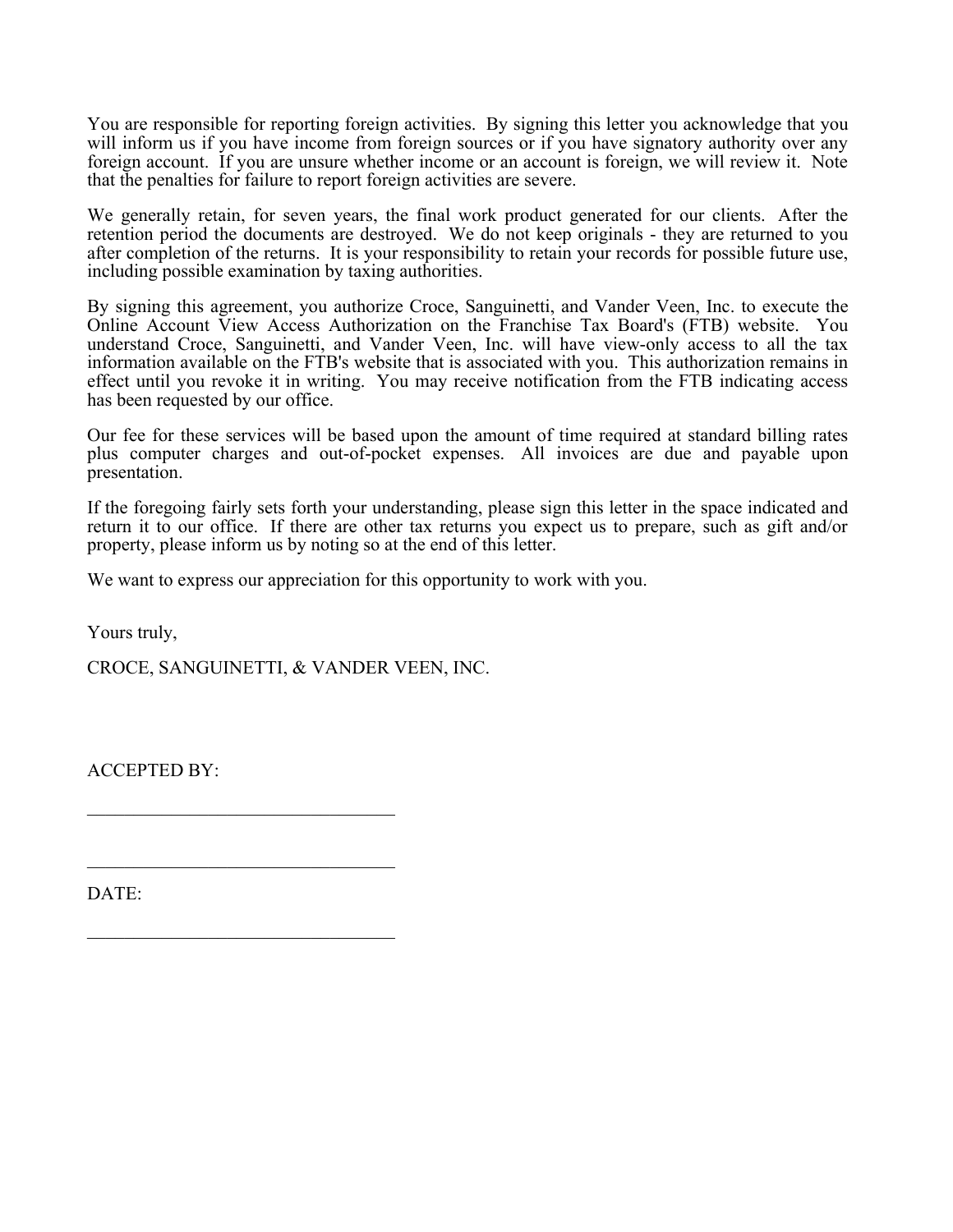| 2020                    | 1040        | <b>US</b>                                                                                                                | <b>Client Information</b>                                                                                                                                                                                                                                   |                                                              | 1                                                                                                                                                            |
|-------------------------|-------------|--------------------------------------------------------------------------------------------------------------------------|-------------------------------------------------------------------------------------------------------------------------------------------------------------------------------------------------------------------------------------------------------------|--------------------------------------------------------------|--------------------------------------------------------------------------------------------------------------------------------------------------------------|
|                         | Fax number: | 3520 Brookside Rd, Ste 141<br>Stockton, CA 95219<br>E-mail address:<br><b>CLIENT INFORMATION</b>                         | Croce, Sanguinetti, & Vander Veen, Inc.<br>Telephone number: (209) 938-1010<br>This tax organizer will assist you in gathering information necessary for the preparation of your 2020 tax return. Please add, change, or delete information as appropriate. | <b>Tax Return Appointment</b><br>Date:<br>Time:<br>Location: |                                                                                                                                                              |
| Filing<br><b>Status</b> |             |                                                                                                                          | 1=married filing separate and lived with spouse                                                                                                                                                                                                             |                                                              |                                                                                                                                                              |
| Taxpayer                |             | First name and initial<br>Last name  <br>Title/suffix<br>Occupation <br>Date of birth (m/d/y)<br>Date of death $(m/d/y)$ |                                                                                                                                                                                                                                                             |                                                              | <b>Filing Status</b><br>$1 =$ Single<br>$2 =$ Married filing joint<br>$3 =$ Married filing separate<br>$4 =$ Head of household<br>$5 =$ Qualifying widow(er) |
| Spouse                  |             | First name and initial<br>Last name<br>Title/suffix<br>Date of birth (m/d/y)                                             |                                                                                                                                                                                                                                                             |                                                              |                                                                                                                                                              |
| Address                 |             | In care of $\ldots$<br>Street address<br>Apartment number<br>State<br>ZIP code                                           | 1=blind. <u>.</u> $\Box$                                                                                                                                                                                                                                    |                                                              |                                                                                                                                                              |
| Foreign<br>Address      |             | Region.<br>Postal code<br>Country.                                                                                       |                                                                                                                                                                                                                                                             |                                                              |                                                                                                                                                              |
|                         |             |                                                                                                                          |                                                                                                                                                                                                                                                             |                                                              |                                                                                                                                                              |
|                         |             |                                                                                                                          |                                                                                                                                                                                                                                                             |                                                              |                                                                                                                                                              |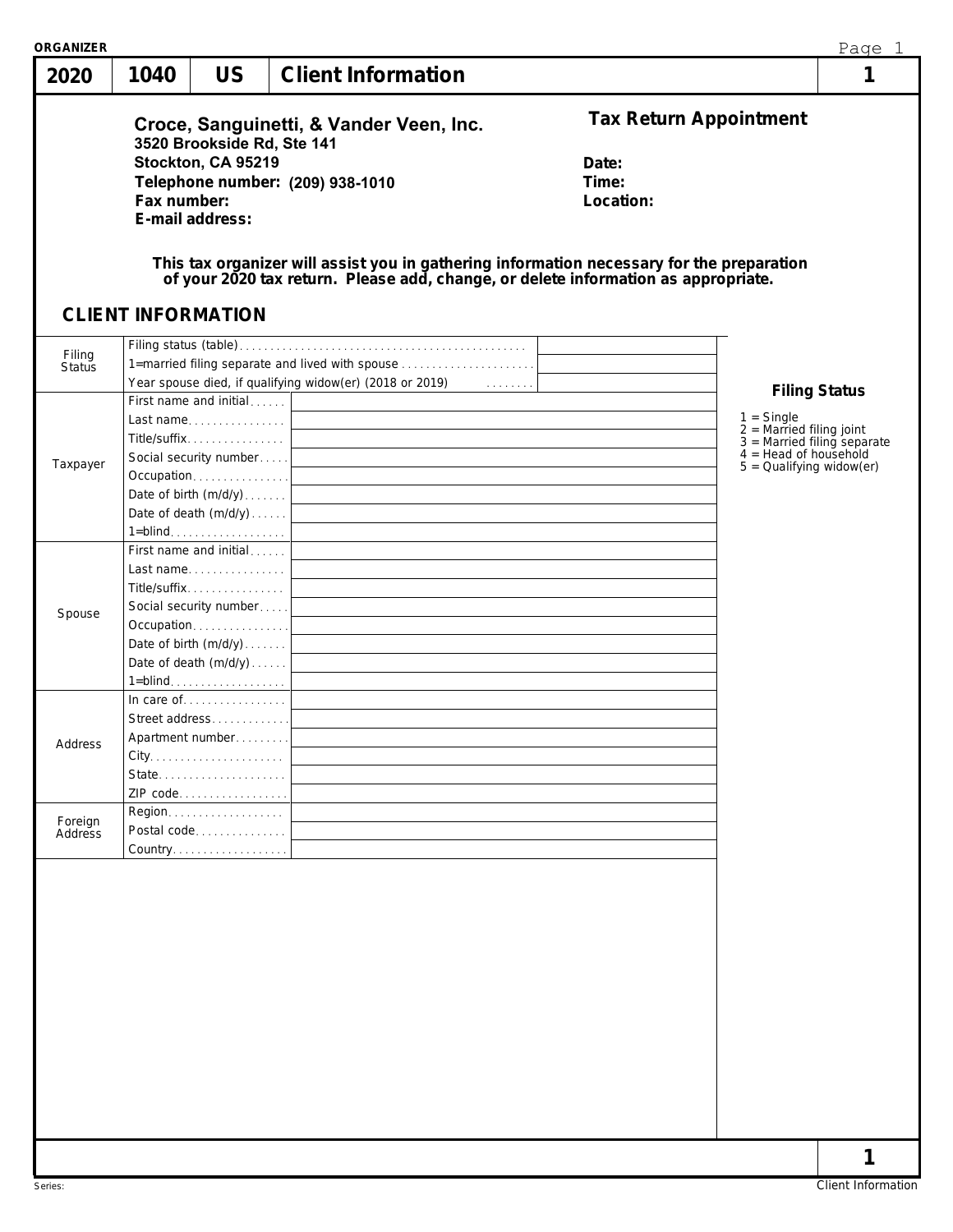| <b>ORGANIZER</b>           |      |                                                                                  |                                                                                                                                                                                       | Page 2                                     |
|----------------------------|------|----------------------------------------------------------------------------------|---------------------------------------------------------------------------------------------------------------------------------------------------------------------------------------|--------------------------------------------|
| 2020                       | 1040 |                                                                                  | US/CA   Client Information (continued)                                                                                                                                                | $1_{p2}$                                   |
|                            |      |                                                                                  | Please add, change or delete information for 2020.                                                                                                                                    |                                            |
|                            |      |                                                                                  |                                                                                                                                                                                       |                                            |
|                            |      | <b>CLIENT INFORMATION</b>                                                        |                                                                                                                                                                                       |                                            |
|                            |      | Home phone                                                                       |                                                                                                                                                                                       |                                            |
|                            |      | Work phone<br>Work extension                                                     |                                                                                                                                                                                       | Daytime Phone                              |
| Taxpayer<br>Contact        |      | Daytime phone (table)                                                            | $1 = Work$                                                                                                                                                                            |                                            |
| Information                |      | Mobile phone                                                                     | $2 =$ Home<br>$3 = Mobile$                                                                                                                                                            |                                            |
|                            |      | Fax number                                                                       |                                                                                                                                                                                       |                                            |
|                            |      | E-mail address                                                                   |                                                                                                                                                                                       |                                            |
|                            |      | Home phone                                                                       |                                                                                                                                                                                       | <b>RDP Filing Status</b>                   |
|                            |      | Work phone<br>Work extension                                                     |                                                                                                                                                                                       | $1 = Not applicable$                       |
| Spouse<br>Contact          |      | Daytime phone (table)                                                            | $2 = Joint$<br>$3 =$ Separate                                                                                                                                                         |                                            |
| Information                |      | Mobile phone                                                                     |                                                                                                                                                                                       |                                            |
|                            |      | Fax number $\ldots$ , $\ldots$                                                   |                                                                                                                                                                                       |                                            |
|                            |      | E-mail address                                                                   |                                                                                                                                                                                       |                                            |
|                            |      | Driver's license no<br>Driver's license state                                    |                                                                                                                                                                                       |                                            |
| Taxpayer<br>Authentication |      | Issue date (m/d/y)                                                               |                                                                                                                                                                                       |                                            |
|                            |      | Expiration date (m/d/y)                                                          |                                                                                                                                                                                       |                                            |
|                            |      | Theft protection PIN                                                             |                                                                                                                                                                                       |                                            |
|                            |      | Driver's license no                                                              |                                                                                                                                                                                       |                                            |
| Spouse                     |      | Driver's license state                                                           |                                                                                                                                                                                       |                                            |
| Authentication             |      | Issue date (m/d/y)<br>Expiration date (m/d/y)                                    |                                                                                                                                                                                       |                                            |
|                            |      |                                                                                  |                                                                                                                                                                                       |                                            |
|                            |      | Theft protection PIN<br>Registered domestic partner<br>filing status (see table) |                                                                                                                                                                                       |                                            |
| CA State                   |      | 1=PMB no. in address                                                             |                                                                                                                                                                                       |                                            |
| Information                |      | Client Information.                                                              | NOTE: If the taxpayer's mailing address includes a private mail box number (PMB), indicate this below and enter the PMB number in the "Apartment Number" field in the Address area of |                                            |
|                            |      |                                                                                  |                                                                                                                                                                                       |                                            |
|                            |      |                                                                                  |                                                                                                                                                                                       |                                            |
|                            |      |                                                                                  |                                                                                                                                                                                       |                                            |
|                            |      |                                                                                  |                                                                                                                                                                                       |                                            |
|                            |      |                                                                                  |                                                                                                                                                                                       |                                            |
|                            |      |                                                                                  |                                                                                                                                                                                       |                                            |
|                            |      |                                                                                  |                                                                                                                                                                                       |                                            |
|                            |      |                                                                                  |                                                                                                                                                                                       |                                            |
|                            |      |                                                                                  |                                                                                                                                                                                       |                                            |
|                            |      |                                                                                  |                                                                                                                                                                                       |                                            |
|                            |      |                                                                                  |                                                                                                                                                                                       |                                            |
|                            |      |                                                                                  |                                                                                                                                                                                       |                                            |
|                            |      |                                                                                  |                                                                                                                                                                                       |                                            |
|                            |      |                                                                                  |                                                                                                                                                                                       |                                            |
|                            |      |                                                                                  |                                                                                                                                                                                       |                                            |
|                            |      |                                                                                  |                                                                                                                                                                                       |                                            |
|                            |      |                                                                                  |                                                                                                                                                                                       |                                            |
|                            |      |                                                                                  |                                                                                                                                                                                       |                                            |
|                            |      |                                                                                  |                                                                                                                                                                                       |                                            |
|                            |      |                                                                                  |                                                                                                                                                                                       | $1_{p2}$<br>Client Information (continued) |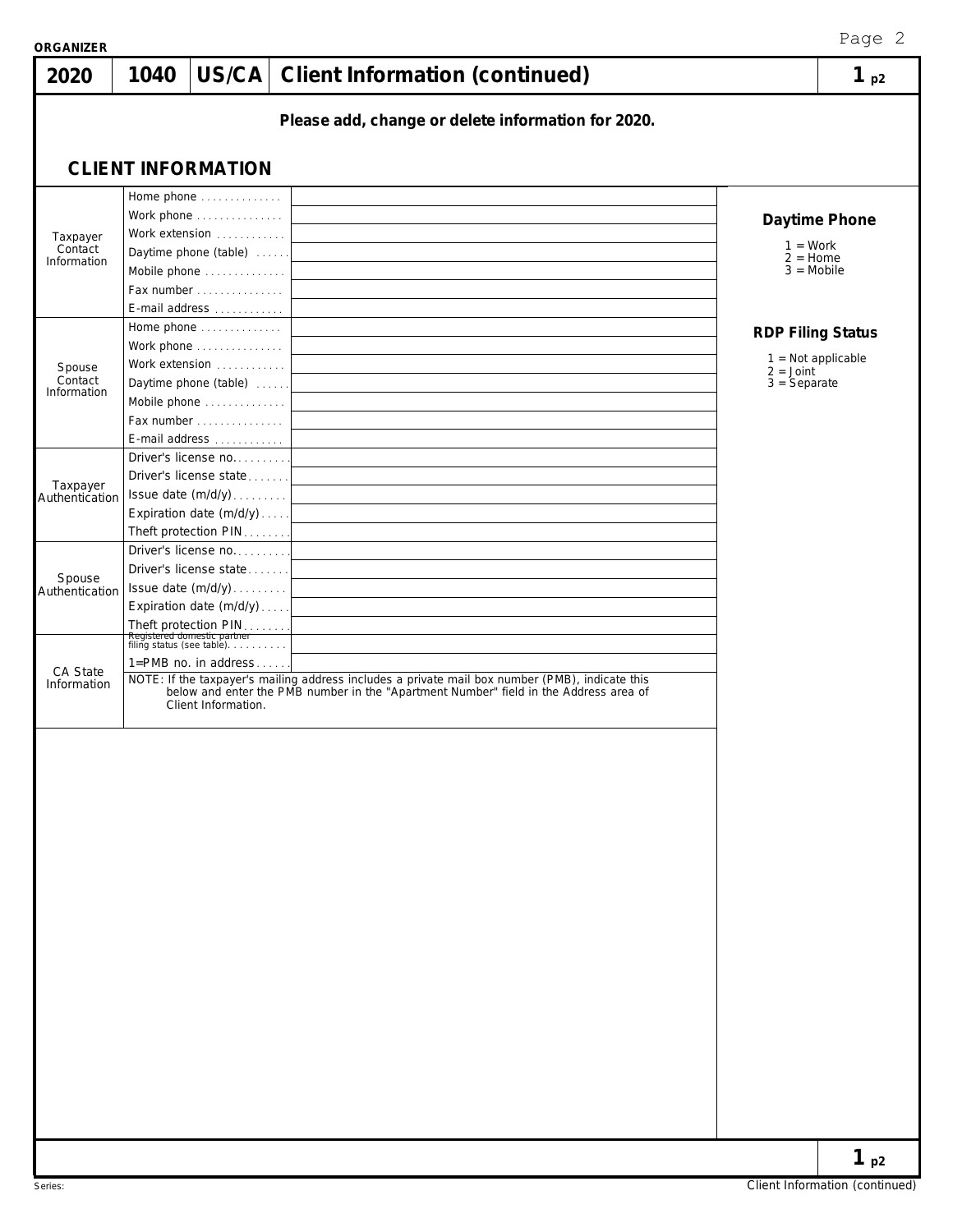| <b>ORGANIZER</b>                 |                                        |           |                                                    |           | Page 3                                                                                                 |
|----------------------------------|----------------------------------------|-----------|----------------------------------------------------|-----------|--------------------------------------------------------------------------------------------------------|
| 2020                             | 1040                                   | <b>US</b> | <b>Dependents</b>                                  |           | 2                                                                                                      |
|                                  |                                        |           | Please add, change or delete information for 2020. |           |                                                                                                        |
|                                  | <b>DEPENDENTS</b>                      |           |                                                    |           |                                                                                                        |
|                                  |                                        |           | Dependent<br>1                                     | Dependent |                                                                                                        |
|                                  |                                        |           |                                                    |           |                                                                                                        |
|                                  |                                        |           |                                                    |           | <b>Type of Dependent</b>                                                                               |
|                                  | Title/suffix                           |           |                                                    |           |                                                                                                        |
|                                  |                                        |           |                                                    |           | $1 =$ Child living w/taxpayer<br>$2 =$ Child not living w/taxpayer<br>$3 =$ Dependent other than child |
|                                  | Date of death<br>Date of adoption      |           |                                                    |           | $4 =$ Head of household or                                                                             |
|                                  | Social security number                 |           |                                                    |           | qualifying widow(er) only,<br>not a dependent                                                          |
|                                  | Relationship                           |           |                                                    |           | $5 =$ Earned income credit only,                                                                       |
|                                  | Months lived at home                   |           |                                                    |           | not a dependent                                                                                        |
|                                  | Type of dependent (see table)          |           |                                                    |           |                                                                                                        |
|                                  | Earned income credit (see table)       |           |                                                    |           | <b>Earned Income Credit</b>                                                                            |
|                                  | Claimed by: 1=taxpayer, 2=spouse       |           |                                                    |           |                                                                                                        |
|                                  | IRS theft protection PIN               |           |                                                    |           | $1$ = When applicable (default)<br>$2 = Student$ age 19 to 23                                          |
|                                  |                                        |           | Dependent                                          | Dependent | $3 = Disabled$<br>$4 = Force$                                                                          |
|                                  | First name                             |           |                                                    |           | $5 =$ Suppress                                                                                         |
|                                  | Last name                              |           |                                                    |           |                                                                                                        |
|                                  |                                        |           |                                                    |           |                                                                                                        |
|                                  | Date of birth (m/d/y)<br>Date of death |           |                                                    |           | NOTE: If you claim the earned                                                                          |
|                                  |                                        |           |                                                    |           | income credit, please provide<br>proof that your child is a res-                                       |
|                                  | Social security number                 |           |                                                    |           | ident of the U.S. This proof is                                                                        |
|                                  | Relationship                           |           |                                                    |           | typically in the form of:                                                                              |
|                                  | Months lived at home                   |           |                                                    |           | 1. School records or statement<br>2. Landlord or property man-                                         |
|                                  | Type of dependent (see table)          |           |                                                    |           | agement statement<br>3. Health care provider                                                           |
|                                  | Earned income credit (see table)       |           |                                                    |           | statement                                                                                              |
|                                  | Claimed by: 1=taxpayer, 2=spouse       |           |                                                    |           | 4. Medical records<br>5. Child care provider records                                                   |
|                                  | IRS theft protection PIN               |           |                                                    |           | 6. Placement agency statement                                                                          |
|                                  |                                        |           | Dependent                                          | Dependent | 7. Social service records or<br>statement                                                              |
|                                  | First name                             |           |                                                    |           | 8. Place of worship statement<br>9. Indian tribe office statement                                      |
|                                  | Last name                              |           |                                                    |           | 10. Employer statement                                                                                 |
|                                  | Title/suffix<br>Date of birth (m/d/y)  |           |                                                    |           |                                                                                                        |
|                                  | Date of death                          |           |                                                    |           |                                                                                                        |
|                                  |                                        |           |                                                    |           | NOTE: If your child is disabled,                                                                       |
|                                  | Social security number                 |           |                                                    |           | please provide one of the fol-<br>lowing forms of proof of disa-                                       |
|                                  | Relationship                           |           |                                                    |           | bility:                                                                                                |
|                                  | Months lived at home                   |           |                                                    |           | 1. Doctor statement<br>2. Other health care provider                                                   |
|                                  | Type of dependent (see table)          |           |                                                    |           | statement                                                                                              |
|                                  | Earned income credit (see table)       |           |                                                    |           | 3. Social services agency or<br>program statement                                                      |
|                                  |                                        |           |                                                    |           |                                                                                                        |
| Claimed by: 1=taxpayer, 2=spouse | IRS theft protection PIN               |           |                                                    |           |                                                                                                        |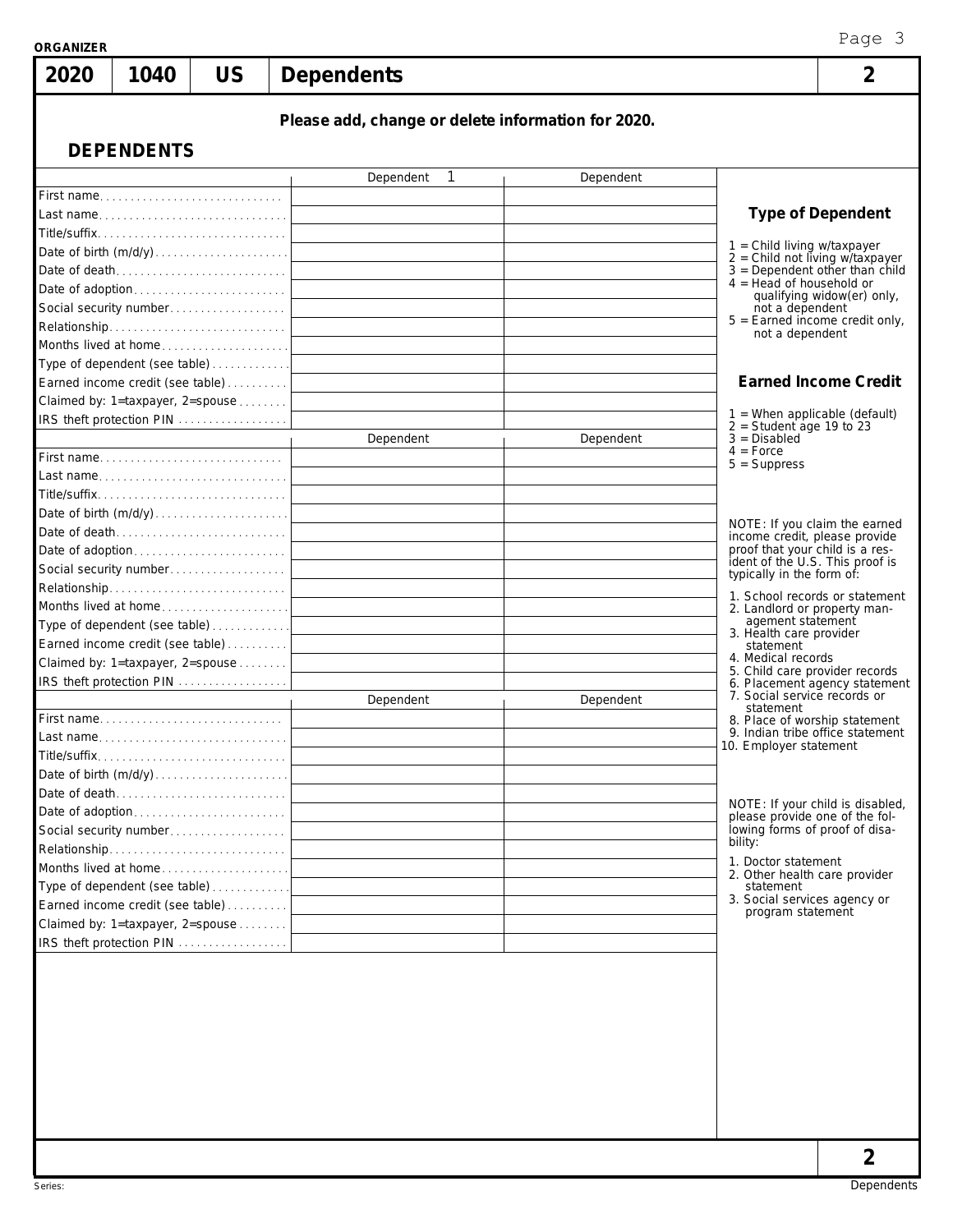| <b>ORGANIZER</b> |      |           |                                                                                                                                                                                                                                        | Page 4 |
|------------------|------|-----------|----------------------------------------------------------------------------------------------------------------------------------------------------------------------------------------------------------------------------------------|--------|
| 2020             | 1040 | <b>US</b> | <b>Miscellaneous Questions</b>                                                                                                                                                                                                         |        |
|                  |      |           |                                                                                                                                                                                                                                        |        |
|                  |      |           | If any of the following items pertain to you or your spouse for 2020,<br>please check the appropriate box and provide additional information if necessary.                                                                             |        |
|                  | Yes  | No        | PERSONAL INFORMATION                                                                                                                                                                                                                   |        |
|                  |      |           | Did your marital status change during the year?                                                                                                                                                                                        |        |
|                  |      |           | Did your address change during the year?                                                                                                                                                                                               |        |
|                  |      |           | Could you be claimed as a dependent on another person's tax return for 2020?                                                                                                                                                           |        |
|                  |      |           | <b>DEPENDENTS</b>                                                                                                                                                                                                                      |        |
|                  |      |           | Were there any changes in dependents?                                                                                                                                                                                                  |        |
|                  |      |           | Were any of your unmarried children who might be claimed as dependents 19<br>years of age or older at the end of 2020?                                                                                                                 |        |
|                  |      |           | Did you have any children under age 19 or full-time students under age 24 at the<br>end of 2020, with interest and dividend income in excess of \$1,100, or total<br>investment income in excess of \$2,200?                           |        |
|                  |      |           | <b>HEALTH CARE COVERAGE</b>                                                                                                                                                                                                            |        |
|                  |      |           | Did you and your dependents have healthcare coverage for the full-year?                                                                                                                                                                |        |
|                  |      |           | Did you receive any of the following IRS Documents? Form 1095-A (Health<br>Insurance Marketplace Statement), 1095-B (Health Coverage) or Form 1095-C<br>(Employer Provided Health Insurance Offer and Coverage). If so, please attach. |        |
|                  |      |           | <b>INCOME</b>                                                                                                                                                                                                                          |        |
|                  |      |           | Did you receive unreported tip income of \$20 or more in any month?                                                                                                                                                                    |        |
|                  |      |           | Did you cash any Series EE U.S. savings bonds issued after 1989 and pay<br>qualified higher education expenses for yourself, your spouse, or your<br>dependents?                                                                       |        |
|                  |      |           | Did you receive any disability income?                                                                                                                                                                                                 |        |
|                  |      |           | Did you have any foreign income or pay any foreign taxes?                                                                                                                                                                              |        |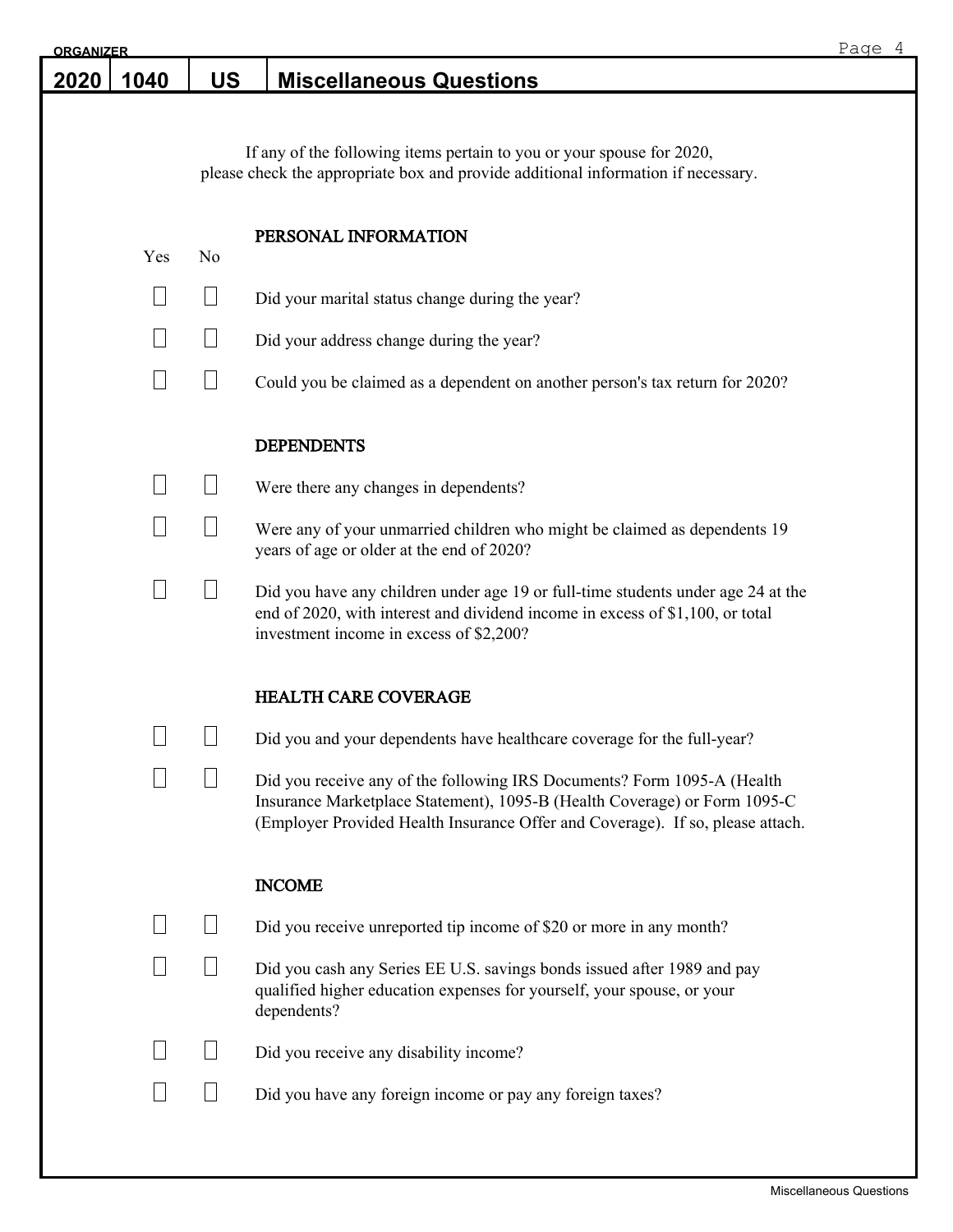| <b>ORGANIZER</b> |                 |           |                                                                                                                                                            | Page 5 |
|------------------|-----------------|-----------|------------------------------------------------------------------------------------------------------------------------------------------------------------|--------|
| 2020             | 1040            | <b>US</b> | <b>Miscellaneous Questions</b>                                                                                                                             |        |
|                  |                 |           | PURCHASES, SALES AND DEBT                                                                                                                                  |        |
|                  |                 |           | Did you start a business or farm, purchase rental or royalty property, or acquire<br>an interest in a partnership, S corporation, trust, or REMIC?         |        |
|                  |                 |           | Did you purchase or dispose of any business assets (furniture, equipment,<br>vehicles, real estate, etc.), or convert any personal assets to business use? |        |
|                  |                 |           | Did you buy or sell any stocks, bonds or other investment property in 2020?                                                                                |        |
|                  |                 |           | Did you purchase, sell, or refinance your principal home or second home, or did<br>you take a home equity loan?                                            |        |
|                  | $\vert \ \vert$ |           | Did you make any residential energy-efficient improvements or purchases<br>involving solar, wind, geothermal or fuel cell energy sources?                  |        |
|                  |                 |           | Did you have any debts cancelled or forgiven?                                                                                                              |        |
|                  | $\Box$          |           | Does anyone owe you money which has become uncollectible?                                                                                                  |        |
|                  |                 |           | RETIREMENT PLANS                                                                                                                                           |        |
|                  |                 |           | Did you receive a distribution from a retirement plan $(401(k), \text{IRA}, \text{SEP},$<br>SIMPLE, Qualified Plan, etc.)?                                 |        |
|                  |                 |           | Did you make a contribution to a retirement plan (401(k), IRA, SEP, SIMPLE,<br>Qualified Plan, etc.)?                                                      |        |
|                  |                 |           | Did you transfer or rollover any amount from one retirement plan to another<br>retirement plan?                                                            |        |
|                  |                 |           | Did you convert part or all of your traditional, SEP, or SIMPLE IRA to a Roth<br>IRA in 2020?                                                              |        |
|                  |                 |           | <b>EDUCATION</b>                                                                                                                                           |        |
|                  |                 |           | Did you receive a distribution from an Education Savings Account or a Qualified<br>Tuition Program?                                                        |        |
|                  |                 |           | Did you, your spouse, or a dependent incur any tuition expenses that are required<br>to attend a college, university, or vocational school?                |        |
|                  |                 |           | <b>ITEMIZED DEDUCTIONS</b>                                                                                                                                 |        |
|                  |                 |           | Did you incur a loss because of damaged or stolen property?                                                                                                |        |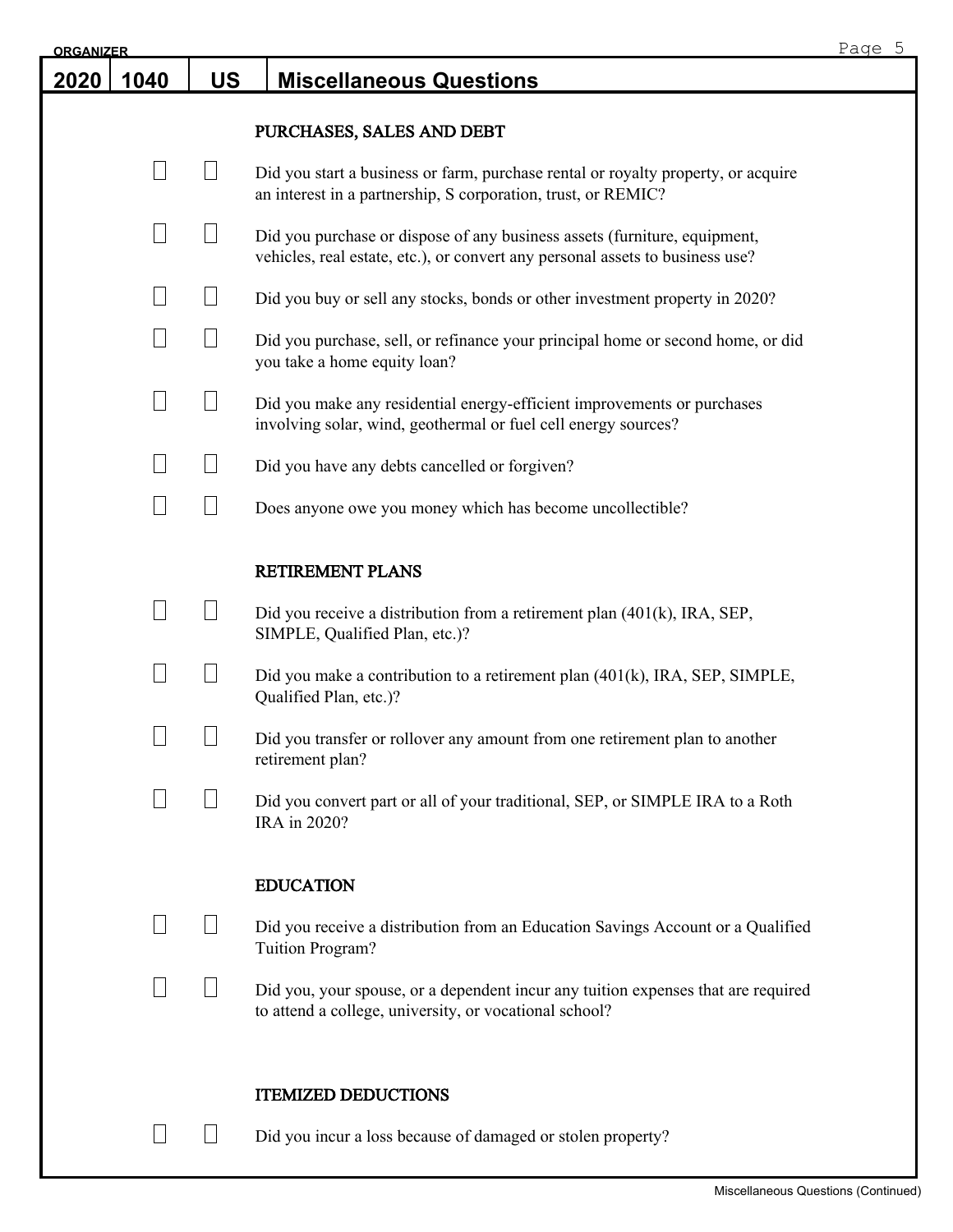| <b>ORGANIZER</b> |      |                   |                                                                                                                                                                                          | Page 6 |
|------------------|------|-------------------|------------------------------------------------------------------------------------------------------------------------------------------------------------------------------------------|--------|
| 2020             | 1040 | <b>US</b>         | <b>Miscellaneous Questions</b>                                                                                                                                                           |        |
|                  |      |                   |                                                                                                                                                                                          |        |
|                  |      |                   | Did you work out of town for part of the year?                                                                                                                                           |        |
|                  |      |                   | Did you use your car on the job (other than to and from work)?                                                                                                                           |        |
|                  |      |                   | <b>ESTIMATED TAXES</b>                                                                                                                                                                   |        |
|                  |      |                   | If you have an overpayment of 2020 taxes, do you want the excess applied to<br>your 2021 estimated tax (instead of being refunded)?                                                      |        |
|                  |      |                   | Do you expect your 2021 taxable income and withholdings to be different from<br>2020?                                                                                                    |        |
|                  |      |                   | <b>MISCELLANEOUS</b>                                                                                                                                                                     |        |
|                  |      |                   | Do you want to electronically file your tax return?                                                                                                                                      |        |
|                  |      |                   | Do you want to allocate \$3 to the Presidential Election Campaign Fund?                                                                                                                  |        |
|                  |      | $\vert \ \ \vert$ | Does your spouse want to allocate \$3 to the Presidential Election Campaign<br>Fund?                                                                                                     |        |
|                  |      |                   | May the IRS discuss your tax return with your preparer?                                                                                                                                  |        |
|                  |      |                   | Did you have an interest in or signature or other authority over a financial<br>account in a foreign country, such as a bank account, securities account, or other<br>financial account? |        |
|                  |      |                   | Did you receive a distribution from, or were you the grantor of, or transferor to, a<br>foreign trust or did you have an interest in any foreign assets or accounts?                     |        |
|                  |      | $\Box$            | Was your home rented out or used for business?                                                                                                                                           |        |
|                  |      | $\Box$            | Did you receive payments under a long-term care (LTC) insurance contract or a<br>distribution from a health savings account (HSA)?                                                       |        |
|                  |      |                   | Did you engage the services of any household employees?                                                                                                                                  |        |
|                  |      |                   | Were you notified or audited by either the Internal Revenue Service or the State<br>taxing agency?                                                                                       |        |
|                  |      |                   | Did you or your spouse make any gifts to an individual that total more than<br>\$15,000, or any gifts to a trust?                                                                        |        |
|                  |      |                   | Did your bank account information change within the last twelve months?                                                                                                                  |        |
|                  |      |                   |                                                                                                                                                                                          |        |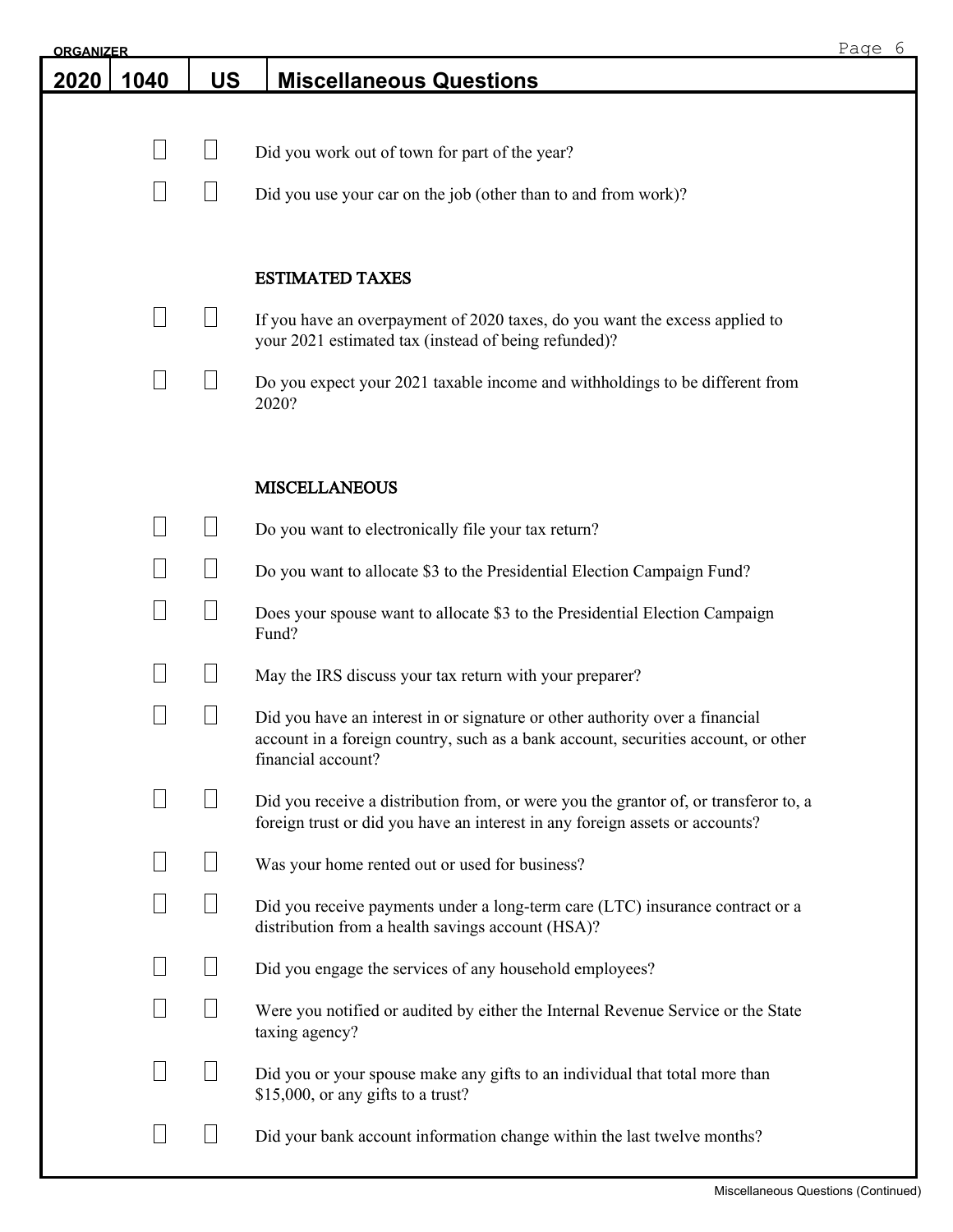| <b>ORGANIZER</b> |      |           |                                                                                                           | Page |
|------------------|------|-----------|-----------------------------------------------------------------------------------------------------------|------|
| 2020             | 1040 | <b>US</b> | <b>Miscellaneous Questions</b>                                                                            |      |
|                  |      |           | Did you receive, sell, send, exchange or otherwise acquire any financial interest<br>in virtual currency? |      |
|                  |      |           | CORONAVIRUS AID, RELIEF AND ECONOMIC SECURITY ACT (CARES<br>ACT)                                          |      |
|                  |      |           | Did you receive an economic impact payment? If so, how much?                                              |      |
|                  |      |           | Did your business have any PPP loan amounts for given?                                                    |      |
|                  |      |           | Did you receive a distribution from your retirement plan because of COVID?                                |      |
|                  |      |           |                                                                                                           |      |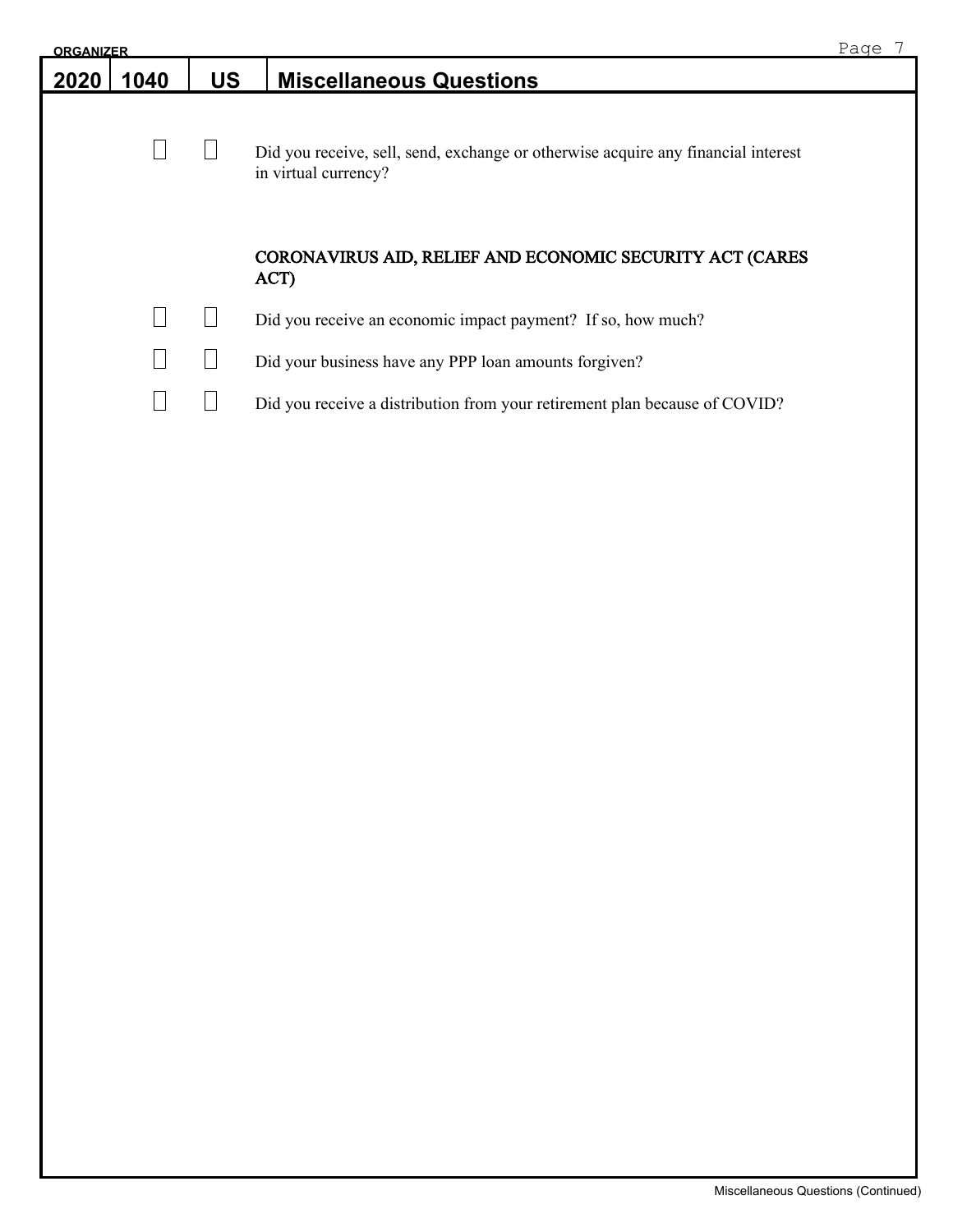|              |                                                                                 |                        |            | Please enter all pertinent 2020 information.                               |                       |                                                                                    |                               |           |
|--------------|---------------------------------------------------------------------------------|------------------------|------------|----------------------------------------------------------------------------|-----------------------|------------------------------------------------------------------------------------|-------------------------------|-----------|
|              | DIRECT DEPOSIT / ELECTRONIC PAYMENT (3)                                         |                        |            |                                                                            |                       |                                                                                    |                               |           |
|              | 1=direct deposit of federal tax refund into bank account                        |                        |            |                                                                            |                       |                                                                                    |                               |           |
|              |                                                                                 |                        |            |                                                                            |                       |                                                                                    |                               |           |
|              | 1=direct deposit CA refund to one account, 2=split deposit between two accounts |                        |            |                                                                            |                       |                                                                                    |                               |           |
|              | 1=electronic payment of CA state tax balance due                                |                        |            |                                                                            |                       |                                                                                    |                               |           |
|              |                                                                                 |                        |            |                                                                            |                       |                                                                                    |                               |           |
|              | <b>BANK INFORMATION</b>                                                         |                        | Percent to |                                                                            |                       |                                                                                    | Type of                       | Type of   |
|              |                                                                                 |                        | Deposit    |                                                                            |                       |                                                                                    | Account                       | Invest.   |
|              | Name of Bank                                                                    |                        | (xx.xx)    | <b>Routing Number</b>                                                      | <b>Account Number</b> |                                                                                    | (Table 1)                     | (Table 2) |
|              |                                                                                 |                        |            |                                                                            |                       |                                                                                    |                               |           |
|              |                                                                                 |                        |            |                                                                            |                       |                                                                                    |                               |           |
|              | 2020 ESTIMATED TAX / 1040-ES (6)                                                |                        |            |                                                                            |                       |                                                                                    |                               |           |
| Federal      |                                                                                 |                        |            | <b>Amount Paid</b>                                                         | Date Paid             | TS                                                                                 | 2020<br><b>Voucher Amount</b> |           |
|              | Overpayment applied from 2019 [1]                                               |                        |            |                                                                            |                       |                                                                                    |                               |           |
|              | 1st quarter payment                                                             |                        |            |                                                                            |                       |                                                                                    |                               |           |
|              | 2nd quarter payment                                                             |                        |            |                                                                            |                       |                                                                                    |                               |           |
|              | 3rd quarter payment<br>4th quarter payment                                      |                        |            |                                                                            |                       |                                                                                    |                               |           |
|              |                                                                                 |                        |            |                                                                            |                       |                                                                                    |                               |           |
|              | <b>Additional Estimated</b>                                                     |                        |            |                                                                            |                       |                                                                                    |                               |           |
|              | <b>Tax Payments</b>                                                             |                        |            |                                                                            |                       |                                                                                    |                               |           |
|              |                                                                                 |                        |            |                                                                            |                       |                                                                                    |                               |           |
|              | Paid with extension                                                             |                        |            |                                                                            |                       |                                                                                    |                               |           |
|              | Former spouse SSN if joint estimates                                            |                        |            |                                                                            |                       |                                                                                    |                               |           |
| <b>State</b> |                                                                                 |                        |            | <b>Amount Paid</b>                                                         | Date Paid             | TS                                                                                 | 2020<br><b>Voucher Amount</b> |           |
|              |                                                                                 |                        |            |                                                                            |                       |                                                                                    |                               |           |
|              | 1st quarter payment                                                             |                        |            |                                                                            |                       |                                                                                    |                               |           |
|              | 2nd quarter payment                                                             |                        |            |                                                                            |                       |                                                                                    |                               |           |
|              | 3rd quarter payment                                                             |                        |            |                                                                            |                       |                                                                                    |                               |           |
|              | 4th quarter payment                                                             |                        |            |                                                                            |                       |                                                                                    |                               |           |
|              | <b>Additional Estimated</b>                                                     |                        |            |                                                                            |                       |                                                                                    |                               |           |
|              | <b>Tax Payments</b>                                                             |                        |            |                                                                            |                       |                                                                                    |                               |           |
|              |                                                                                 |                        |            |                                                                            |                       |                                                                                    |                               |           |
|              | Paid with extension                                                             |                        |            |                                                                            |                       |                                                                                    |                               |           |
|              |                                                                                 |                        |            |                                                                            |                       |                                                                                    |                               |           |
|              |                                                                                 |                        |            |                                                                            |                       |                                                                                    |                               |           |
|              | 1                                                                               | <b>Type of Account</b> |            | $\overline{c}$                                                             | Type of Investment    |                                                                                    |                               |           |
|              | $1 =$ Savings                                                                   | $2 =$ Checking         |            | 1 = Checking or savings (default)<br>2 = Taxpayer's IRA (next year limits) | $7 = Other$           | 6 = Coverdell savings account (ESA)                                                |                               |           |
|              |                                                                                 |                        |            | 3 = Spouse's IRA (next year limits)<br>4 = Health savings account (HSA)    |                       | 8 = Taxpayer's IRA (current year limits)<br>9 = Spouse's IRA (current year limits) |                               |           |
|              |                                                                                 |                        |            | $5 =$ Archer MSA                                                           |                       |                                                                                    |                               |           |
|              |                                                                                 |                        |            |                                                                            |                       |                                                                                    |                               |           |
|              |                                                                                 |                        |            |                                                                            |                       |                                                                                    |                               |           |
|              |                                                                                 |                        |            |                                                                            |                       |                                                                                    |                               |           |
|              |                                                                                 |                        |            |                                                                            |                       |                                                                                    |                               |           |
|              |                                                                                 |                        |            |                                                                            |                       |                                                                                    |                               |           |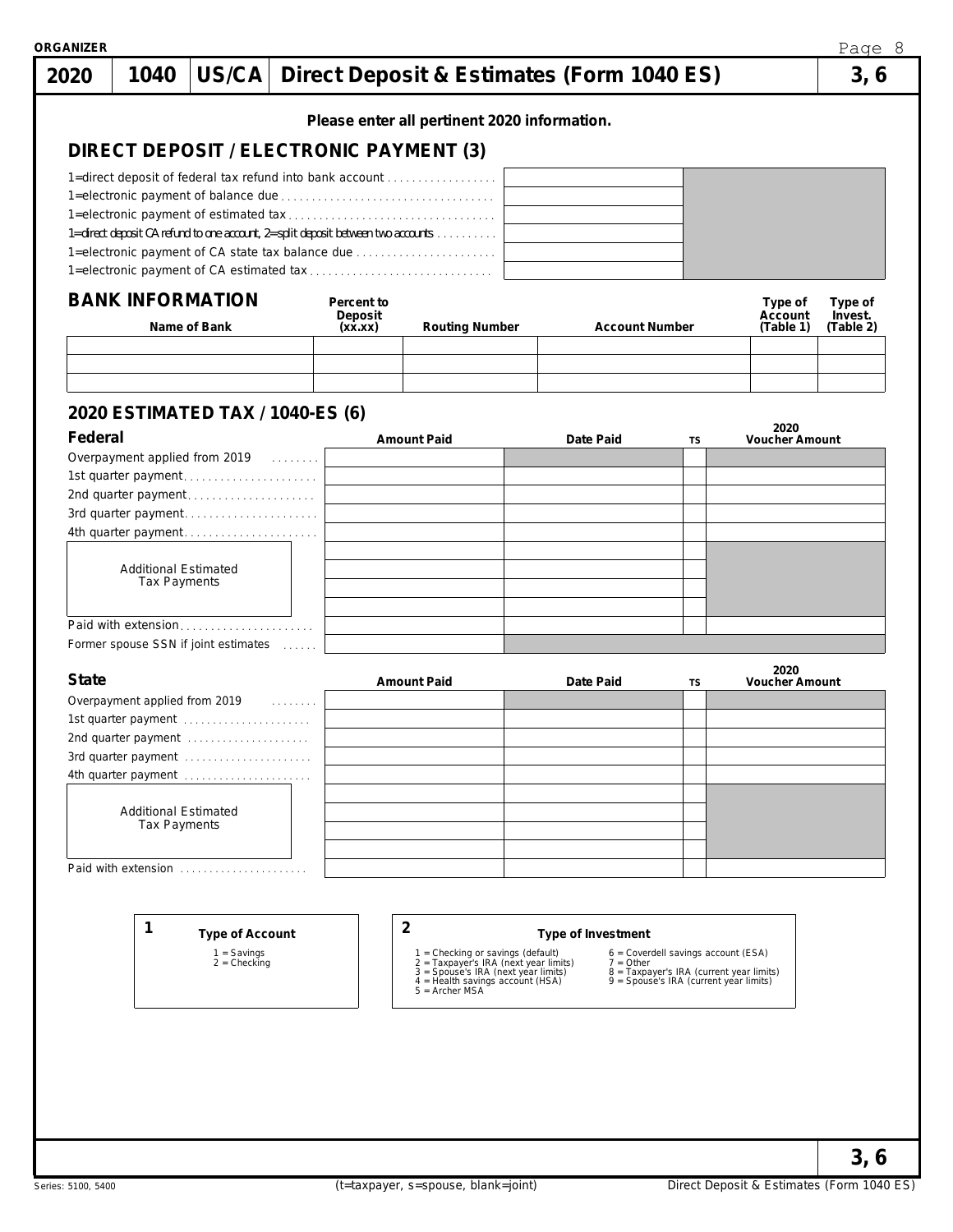| ORGANIZER |                                   |           |                                                                                                                                                | Page 9 |
|-----------|-----------------------------------|-----------|------------------------------------------------------------------------------------------------------------------------------------------------|--------|
| 2020      | 1040                              | <b>US</b> | Direct Deposit & Estimates (Form 1040 ES) (cont.)                                                                                              | 7.1    |
|           |                                   |           |                                                                                                                                                |        |
|           |                                   |           | Please enter all pertinent 2020 information.                                                                                                   |        |
|           |                                   |           |                                                                                                                                                |        |
|           |                                   |           | APPLICATION OF 2020 OVERPAYMENT (7.1)                                                                                                          |        |
|           |                                   |           |                                                                                                                                                |        |
|           | Other (please explain):           |           | If you have an overpayment of 2020 taxes, do you want the excess refunded?<br>or applied to 2021 estimate?                                     |        |
|           |                                   |           |                                                                                                                                                |        |
|           |                                   |           |                                                                                                                                                |        |
|           |                                   |           |                                                                                                                                                |        |
|           |                                   |           |                                                                                                                                                |        |
| 2021      |                                   |           | <b>ESTIMATED TAX INFORMATION</b>                                                                                                               |        |
|           |                                   |           |                                                                                                                                                |        |
|           |                                   |           | Do you expect your 2021 taxable income to be different from 2020?<br>If "yes" explain any differences in income, deductions, dependents, etc.: | No     |
|           |                                   |           |                                                                                                                                                |        |
|           |                                   |           |                                                                                                                                                |        |
|           |                                   |           |                                                                                                                                                |        |
|           |                                   |           |                                                                                                                                                |        |
|           |                                   |           |                                                                                                                                                |        |
|           | If "yes" explain any differences: |           | Do you expect your 2021 withholding to be different from 2020? [1] with an intervent with the Session of the Ves                               | No     |
|           |                                   |           |                                                                                                                                                |        |
|           |                                   |           |                                                                                                                                                |        |
|           |                                   |           |                                                                                                                                                |        |
|           |                                   |           |                                                                                                                                                |        |
|           |                                   |           |                                                                                                                                                |        |
|           |                                   |           |                                                                                                                                                |        |
|           |                                   |           |                                                                                                                                                |        |
|           |                                   |           |                                                                                                                                                |        |
|           |                                   |           |                                                                                                                                                |        |
|           |                                   |           |                                                                                                                                                |        |
|           |                                   |           |                                                                                                                                                |        |
|           |                                   |           |                                                                                                                                                |        |
|           |                                   |           |                                                                                                                                                |        |
|           |                                   |           |                                                                                                                                                |        |
|           |                                   |           |                                                                                                                                                |        |
|           |                                   |           |                                                                                                                                                | 7.1    |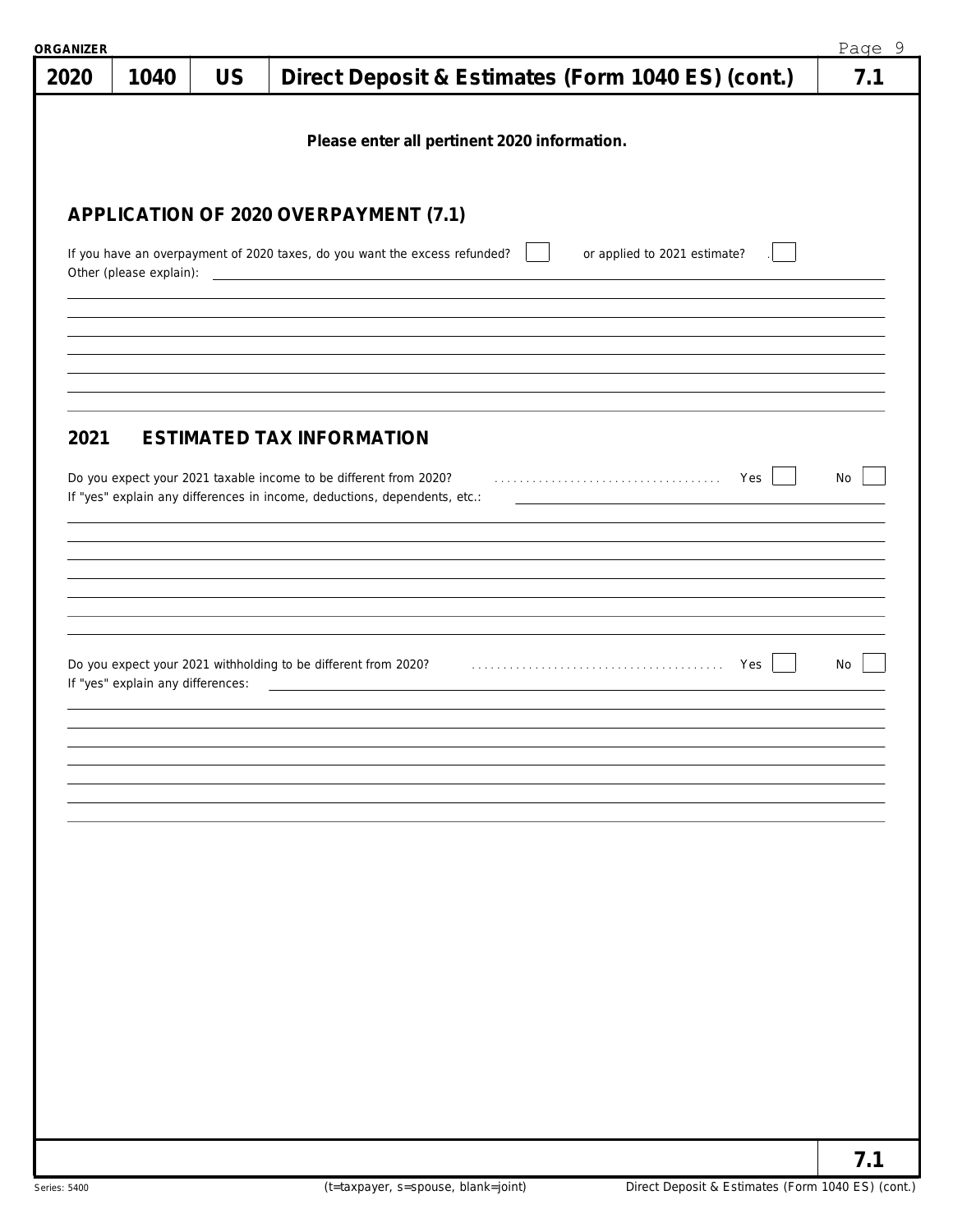|     | <b>ORGANIZER</b> |                                                  |               |                          |          |                                                                  |                  |              |                                                                                                                                          |                                      |             |                                       |                          |       |                                        | Page 10              |
|-----|------------------|--------------------------------------------------|---------------|--------------------------|----------|------------------------------------------------------------------|------------------|--------------|------------------------------------------------------------------------------------------------------------------------------------------|--------------------------------------|-------------|---------------------------------------|--------------------------|-------|----------------------------------------|----------------------|
|     | 2020             | 1040                                             | US/CA         |                          |          |                                                                  |                  |              | <b>Wages, Pensions, Gambling Winnings</b>                                                                                                |                                      |             |                                       |                          |       |                                        | 10, 13.1, 13.2       |
|     |                  | <b>WAGES, SALARIES, TIPS (10)</b>                |               |                          |          |                                                                  |                  |              | Please enter all pertinent 2020 amounts & attach all W-2, W-2G and 1099-R forms.<br>Last year's amounts are provided for your reference. |                                      |             |                                       |                          |       |                                        |                      |
|     |                  |                                                  |               | 1=retirement             |          |                                                                  |                  | Wages, Tips, |                                                                                                                                          |                                      |             | Tax Withheld                          |                          |       |                                        |                      |
| No. |                  | Name of Employer (Box c)                         |               | plan (Box 13)<br>=spouse |          |                                                                  | Other<br>(Box 1) | Compensation | Federal<br>(Box 2)                                                                                                                       | <b>Social</b><br>Security<br>(Box 4) |             | Medicare<br>(Box 6)                   | State<br>(Box 17)        |       | <b>SDI</b><br>(Box 14)                 | 2019<br>Wages        |
|     |                  |                                                  |               |                          |          |                                                                  |                  |              |                                                                                                                                          |                                      |             |                                       |                          |       |                                        |                      |
|     |                  |                                                  |               |                          |          |                                                                  |                  |              |                                                                                                                                          |                                      |             |                                       |                          |       |                                        |                      |
|     |                  |                                                  |               |                          |          |                                                                  |                  |              |                                                                                                                                          |                                      |             |                                       |                          |       |                                        |                      |
|     |                  |                                                  |               |                          |          |                                                                  |                  |              |                                                                                                                                          |                                      |             |                                       |                          |       |                                        |                      |
|     |                  | PENSIONS, IRA DISTRIBUTIONS (13.1)               |               |                          |          |                                                                  |                  |              |                                                                                                                                          |                                      |             |                                       |                          |       |                                        |                      |
| No. |                  | Name of Payer                                    |               |                          | l=spouse | Distribution code #2<br>Distribution code #1<br>1=IRA/SEP/SIMPLE |                  |              | Gross<br>Distribution<br>(Box 1)                                                                                                         | Taxable<br>Amount<br>(Box 2a)        |             | Federal<br>(Box 4)                    | Tax Withheld<br>(Box 12) | State | Value of<br>all IRAs<br>at<br>12/31/20 | 2019<br>Distribution |
|     |                  |                                                  |               |                          |          |                                                                  |                  |              |                                                                                                                                          |                                      |             |                                       |                          |       |                                        |                      |
|     |                  |                                                  |               |                          |          |                                                                  |                  |              |                                                                                                                                          |                                      |             |                                       |                          |       |                                        |                      |
|     |                  |                                                  |               |                          |          |                                                                  |                  |              |                                                                                                                                          |                                      |             |                                       |                          |       |                                        |                      |
|     |                  |                                                  |               |                          |          |                                                                  |                  |              |                                                                                                                                          |                                      |             |                                       |                          |       |                                        |                      |
|     |                  |                                                  |               |                          |          |                                                                  |                  |              |                                                                                                                                          |                                      |             |                                       |                          |       |                                        |                      |
|     |                  |                                                  |               |                          |          |                                                                  |                  |              |                                                                                                                                          |                                      |             |                                       |                          |       |                                        |                      |
|     |                  | <b>GAMBLING WINNINGS (W-2G) (13.2)</b>           |               |                          |          |                                                                  |                  |              |                                                                                                                                          |                                      |             |                                       |                          |       |                                        |                      |
| No. |                  |                                                  | Name of Payer |                          |          | $1 =$ spouse                                                     |                  |              | Gross Winnings<br>(Box 1)                                                                                                                | Federal (Box 4)                      |             | <b>Tax Withheld</b><br>State (Box 15) |                          |       | Local (Box 17)                         | 2019<br>Winnings     |
|     |                  |                                                  |               |                          |          |                                                                  |                  |              |                                                                                                                                          |                                      |             |                                       |                          |       |                                        |                      |
|     |                  |                                                  |               |                          |          |                                                                  |                  |              |                                                                                                                                          |                                      |             |                                       |                          |       |                                        |                      |
|     |                  |                                                  |               |                          |          |                                                                  |                  |              |                                                                                                                                          |                                      |             |                                       |                          |       |                                        |                      |
|     | (13.2)           | <b>GAMBLING LOSSES &amp; WINNINGS (NON W-2G)</b> |               |                          |          |                                                                  |                  |              |                                                                                                                                          |                                      | 2020 Amount |                                       | TS                       |       | 2019 Amount                            |                      |
|     |                  |                                                  |               |                          |          |                                                                  |                  |              |                                                                                                                                          |                                      |             |                                       |                          |       |                                        |                      |
|     |                  |                                                  |               |                          |          |                                                                  |                  |              |                                                                                                                                          |                                      |             |                                       |                          |       |                                        | 10, 13.1, 13.2       |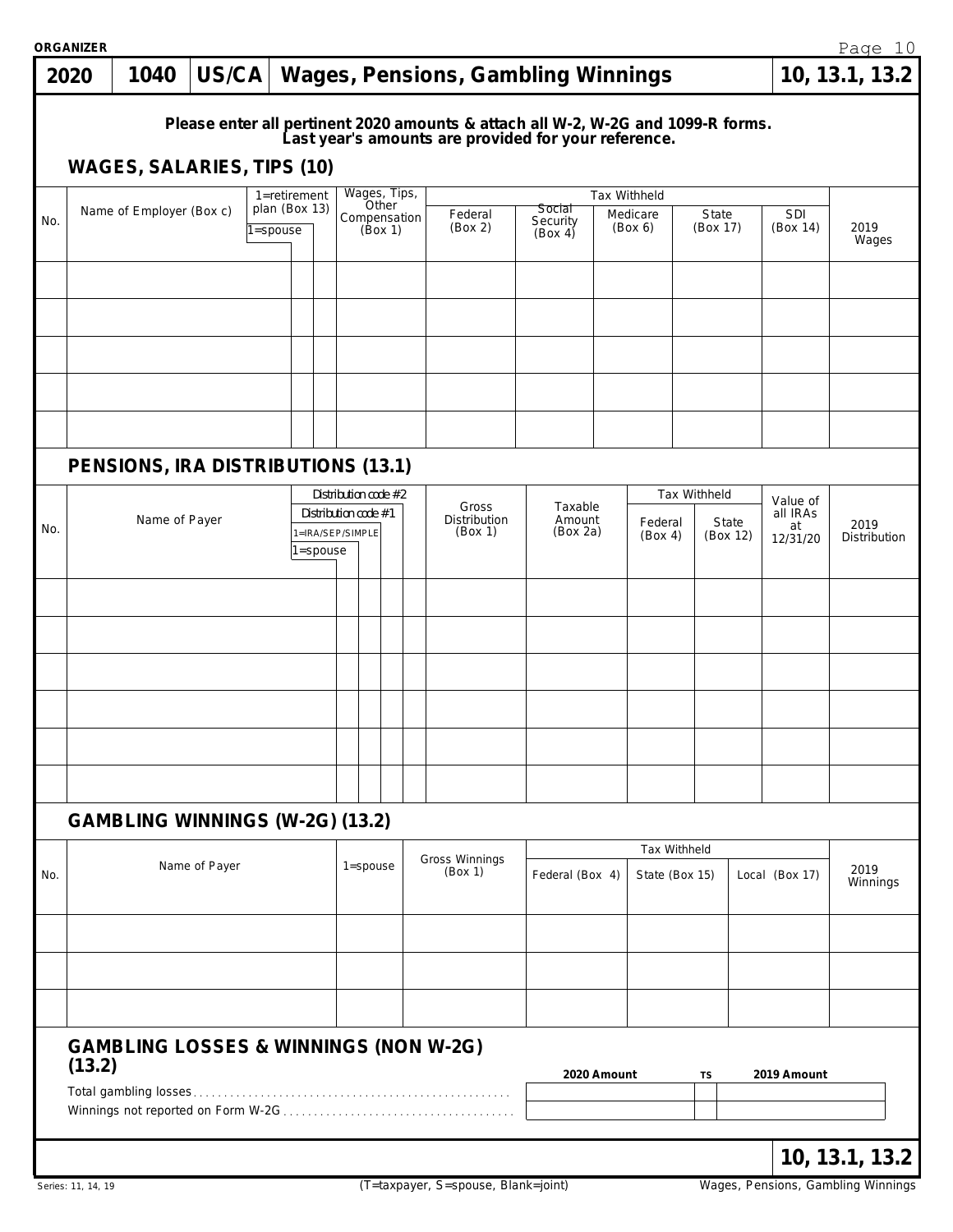|     | <b>ORGANIZER</b> |                                                                             |           |                                |                                                                                                                                                     |           |                                                                                      |                                      |                                    |                     |                                                                              |                                           | Page 11           |
|-----|------------------|-----------------------------------------------------------------------------|-----------|--------------------------------|-----------------------------------------------------------------------------------------------------------------------------------------------------|-----------|--------------------------------------------------------------------------------------|--------------------------------------|------------------------------------|---------------------|------------------------------------------------------------------------------|-------------------------------------------|-------------------|
|     | 2020             | 1040                                                                        | <b>US</b> |                                | <b>Interest &amp; Dividend Income</b>                                                                                                               |           |                                                                                      |                                      |                                    |                     |                                                                              |                                           | 11, 12            |
|     |                  | <b>INTEREST INCOME (11)</b>                                                 |           |                                | Please enter all pertinent 2020 amounts & attach all 1099-INT, 1099-OID and 1099-DIV forms.<br>Last year's amounts are provided for your reference. |           |                                                                                      |                                      |                                    |                     |                                                                              |                                           |                   |
| No. |                  | Name of Payer<br>(also enter SSN & address<br>for seller-financed mortgage) |           | $1 =$ taxpayer<br>$2 =$ spouse | Banks,<br>S&Ls, C/Us,<br>etc. $(Box 1)$                                                                                                             |           | Interest Income<br>Seller-<br>Financed<br>Mtg. (Box 1)                               | U.S. Bonds,<br>T-Bills<br>(Box 3)    | Total<br>Municipal<br><b>Bonds</b> | Tax-Exempt Interest | In-state<br>Municipal<br><b>Bonds</b>                                        | Early<br>Withdrawal<br>Penalty<br>(Box 2) | 2019<br>Interest  |
|     |                  |                                                                             |           |                                |                                                                                                                                                     |           |                                                                                      |                                      |                                    |                     |                                                                              |                                           |                   |
|     |                  |                                                                             |           |                                |                                                                                                                                                     |           |                                                                                      |                                      |                                    |                     |                                                                              |                                           |                   |
|     |                  |                                                                             |           |                                |                                                                                                                                                     |           |                                                                                      |                                      |                                    |                     |                                                                              |                                           |                   |
|     |                  |                                                                             |           |                                |                                                                                                                                                     |           |                                                                                      |                                      |                                    |                     |                                                                              |                                           |                   |
|     |                  |                                                                             |           |                                |                                                                                                                                                     |           |                                                                                      |                                      |                                    |                     |                                                                              |                                           |                   |
|     |                  |                                                                             |           |                                |                                                                                                                                                     |           |                                                                                      |                                      |                                    |                     |                                                                              |                                           |                   |
|     |                  | <b>DIVIDEND INCOME (12)</b>                                                 |           |                                |                                                                                                                                                     |           |                                                                                      |                                      |                                    |                     |                                                                              |                                           |                   |
| No. |                  | Name of Payer                                                               |           |                                | 1=taxpayer Total Ordinary<br>$2 = $ spouse $\left  \begin{array}{c} \text{sum} \\ \text{Dividends} \end{array} \right $<br>(Box 1a)                 | Qualified | Dividend Income<br>  Total Capital  <br>Dividends Gain Distrib.<br>(Box 1b) (Box 2a) | <b>SubSection</b><br>199A<br>(Box 5) | U.S. Bonds<br>$(\%$ or amt.)       | Total               | Tax-Exempt Interest<br>In-state<br>Municipal Muni-bonds<br>Bonds (% or amt.) | Foreign<br>Tax Paid<br>(Box 7)            | 2019<br>Dividends |
|     |                  |                                                                             |           |                                |                                                                                                                                                     |           |                                                                                      |                                      |                                    |                     |                                                                              |                                           |                   |
|     |                  |                                                                             |           |                                |                                                                                                                                                     |           |                                                                                      |                                      |                                    |                     |                                                                              |                                           |                   |
|     |                  |                                                                             |           |                                |                                                                                                                                                     |           |                                                                                      |                                      |                                    |                     |                                                                              |                                           |                   |
|     |                  |                                                                             |           |                                |                                                                                                                                                     |           |                                                                                      |                                      |                                    |                     |                                                                              |                                           |                   |
|     |                  |                                                                             |           |                                |                                                                                                                                                     |           |                                                                                      |                                      |                                    |                     |                                                                              |                                           |                   |
|     |                  |                                                                             |           |                                |                                                                                                                                                     |           |                                                                                      |                                      |                                    |                     |                                                                              |                                           |                   |
|     |                  |                                                                             |           |                                |                                                                                                                                                     |           |                                                                                      |                                      |                                    |                     |                                                                              |                                           |                   |
|     |                  |                                                                             |           |                                |                                                                                                                                                     |           |                                                                                      |                                      |                                    |                     |                                                                              |                                           |                   |
|     |                  |                                                                             |           |                                |                                                                                                                                                     |           |                                                                                      |                                      |                                    |                     |                                                                              |                                           | 11, 12            |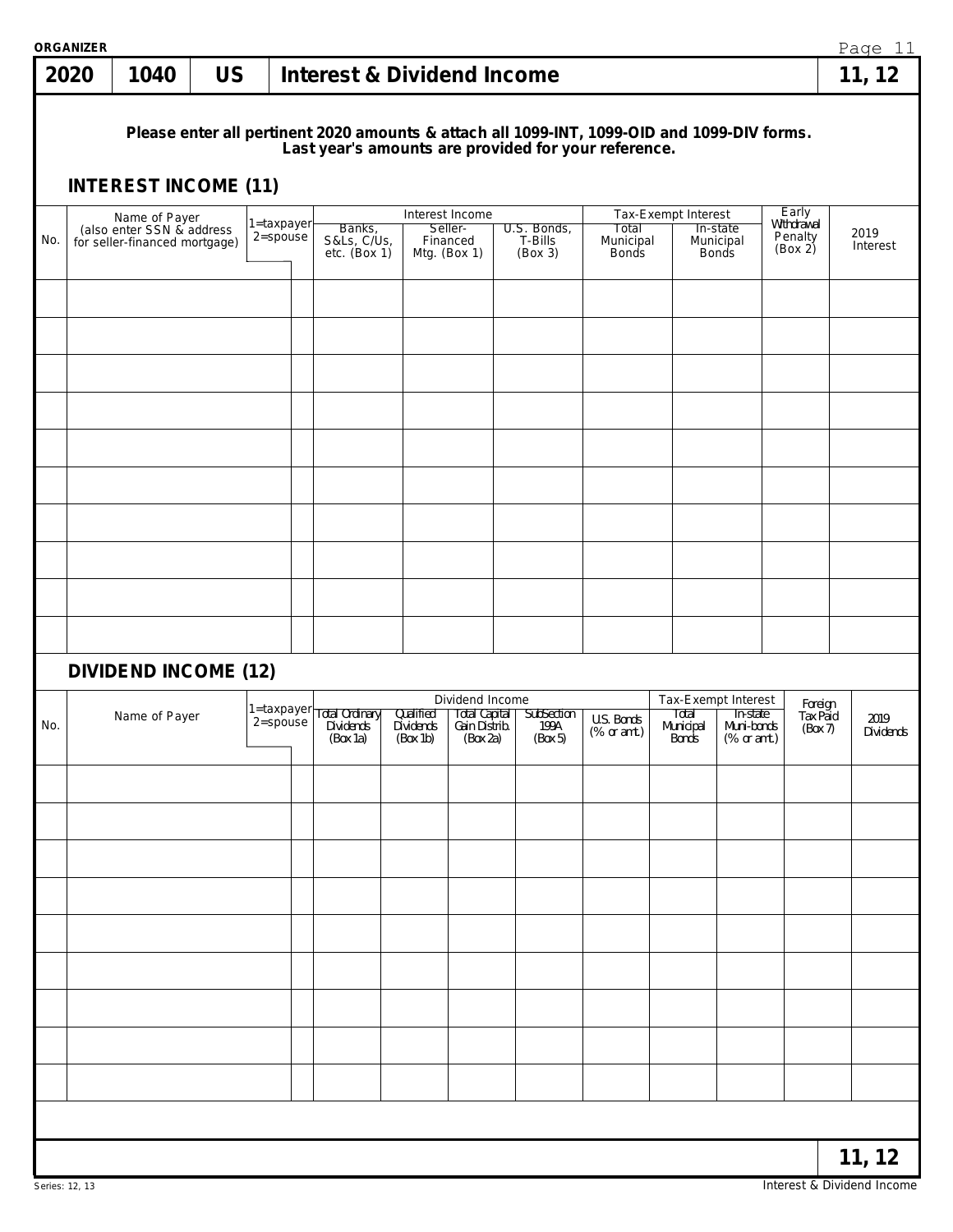| <b>ORGANIZER</b> |      |                                                                                            |                                                                                                                                                                                                                                                                                                                                                                                                                |                    | Page 12 |
|------------------|------|--------------------------------------------------------------------------------------------|----------------------------------------------------------------------------------------------------------------------------------------------------------------------------------------------------------------------------------------------------------------------------------------------------------------------------------------------------------------------------------------------------------------|--------------------|---------|
| 2020             | 1040 | <b>US</b>                                                                                  | State & Local Tax Refunds / Unemployment Compensation                                                                                                                                                                                                                                                                                                                                                          |                    | 14.2    |
|                  |      |                                                                                            | Please add, change or delete 2020 information as appropriate.<br>Be sure to attach all 1099-G forms.<br><b>STATE AND LOCAL TAX REFUNDS /</b><br><b>UNEMPLOYMENT COMPENSATION (Form 1099-G)</b>                                                                                                                                                                                                                 |                    |         |
| No.              |      | Unemployment compensation:<br>State and local refunds:<br>Taxable grants:<br>Farm amounts: | State and local income tax refund, credit or offsets (Box 2).<br>Tax year for box 2 if not 2019 (Box 3) $\ldots$<br>1=agriculture payments are from conservation reserve program<br>1=box 2 is trade or business income (Box 8)                                                                                                                                                                                | 2020 1099-G Amount |         |
| No.              |      | Unemployment compensation:<br>State and local refunds:<br>Taxable grants:<br>Farm amounts: | State and local income tax refund, credit or offsets (Box 2).<br>Tax year for box 2 if not 2019 (Box 3) [10] Case of the Manuscript Case of Taxan and Taxan Superior Taxan Superior Superior Superior Superior Superior Superior Superior Superior Superior Superior Superior Superior Superior<br>1=agriculture payments are from conservation reserve program<br>1=box 2 is trade or business income (Box 8) |                    |         |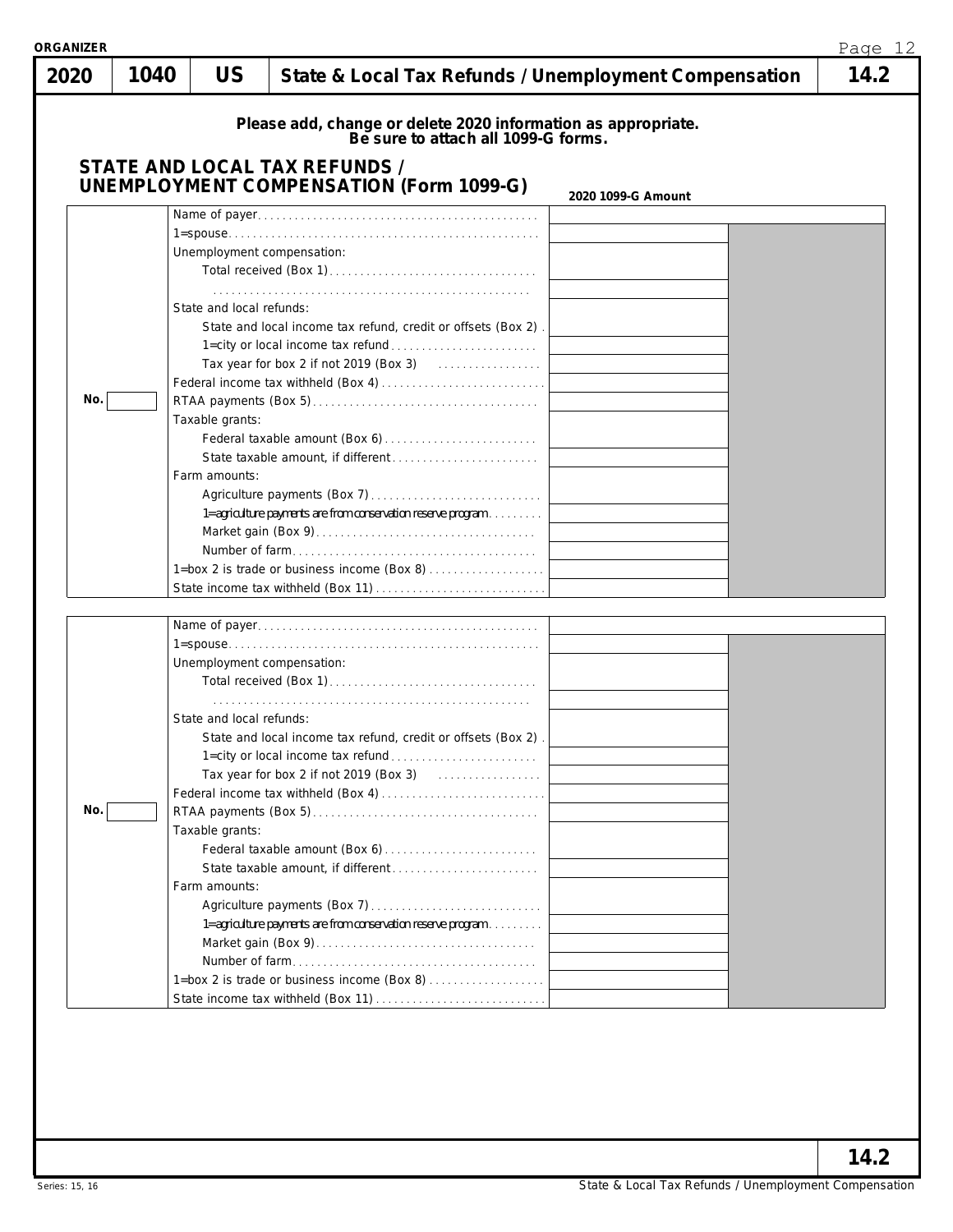| <b>ORGANIZER</b> |          |      |                                     |                              |                       |                                                                                                                                                                                                                                      |                           |                                                              |                                                       | Page 13                                   |
|------------------|----------|------|-------------------------------------|------------------------------|-----------------------|--------------------------------------------------------------------------------------------------------------------------------------------------------------------------------------------------------------------------------------|---------------------------|--------------------------------------------------------------|-------------------------------------------------------|-------------------------------------------|
| 2020             |          | 1040 | <b>US</b>                           |                              |                       | <b>Capital Gains &amp; Losses (Schedule D)</b>                                                                                                                                                                                       |                           |                                                              |                                                       | 17                                        |
|                  |          |      |                                     |                              |                       | If you sold any stocks, bonds, or other investment property in 2020, please list the pertinent<br>information for each sale below or provide a spreadsheet file with this information.<br>Be sure to attach all 1099-B forms and bro |                           |                                                              |                                                       |                                           |
| No.              | Quantity |      | Description of Property<br>(Box 1a) | Date<br>Acquired<br>(Box 1b) | Date Sold<br>(Box 1c) | <b>Sales Price</b><br>$(gross or net)$<br>$(Box 1d)$                                                                                                                                                                                 | Cost or Basis<br>(Box 1e) | Blank=basis rep.<br>to IRS, 1=nonrec.<br>security (Box 3, 5) | Expenses of Sale<br>(if gross sales<br>price entered) | Federal Income<br>Tax Withheld<br>(Box 4) |
| $\mathbf{1}$     |          |      |                                     |                              |                       |                                                                                                                                                                                                                                      |                           |                                                              |                                                       |                                           |
| $\sqrt{2}$       |          |      |                                     |                              |                       |                                                                                                                                                                                                                                      |                           |                                                              |                                                       |                                           |
| 3                |          |      |                                     |                              |                       |                                                                                                                                                                                                                                      |                           |                                                              |                                                       |                                           |
| 4                |          |      |                                     |                              |                       |                                                                                                                                                                                                                                      |                           |                                                              |                                                       |                                           |
| $\mathsf S$      |          |      |                                     |                              |                       |                                                                                                                                                                                                                                      |                           |                                                              |                                                       |                                           |
| 6                |          |      |                                     |                              |                       |                                                                                                                                                                                                                                      |                           |                                                              |                                                       |                                           |
| 7<br>8           |          |      |                                     |                              |                       |                                                                                                                                                                                                                                      |                           |                                                              |                                                       |                                           |
| 9                |          |      |                                     |                              |                       |                                                                                                                                                                                                                                      |                           |                                                              |                                                       |                                           |
| 10               |          |      |                                     |                              |                       |                                                                                                                                                                                                                                      |                           |                                                              |                                                       |                                           |
| 11               |          |      |                                     |                              |                       |                                                                                                                                                                                                                                      |                           |                                                              |                                                       |                                           |
| 12               |          |      |                                     |                              |                       |                                                                                                                                                                                                                                      |                           |                                                              |                                                       |                                           |
| 13               |          |      |                                     |                              |                       |                                                                                                                                                                                                                                      |                           |                                                              |                                                       |                                           |
| 14               |          |      |                                     |                              |                       |                                                                                                                                                                                                                                      |                           |                                                              |                                                       |                                           |
| 15               |          |      |                                     |                              |                       |                                                                                                                                                                                                                                      |                           |                                                              |                                                       |                                           |
| 16<br>$17$       |          |      |                                     |                              |                       |                                                                                                                                                                                                                                      |                           |                                                              |                                                       |                                           |
| 18               |          |      |                                     |                              |                       |                                                                                                                                                                                                                                      |                           |                                                              |                                                       |                                           |
| 19               |          |      |                                     |                              |                       |                                                                                                                                                                                                                                      |                           |                                                              |                                                       |                                           |
| 20               |          |      |                                     |                              |                       |                                                                                                                                                                                                                                      |                           |                                                              |                                                       |                                           |
| 21               |          |      |                                     |                              |                       |                                                                                                                                                                                                                                      |                           |                                                              |                                                       |                                           |
| 22               |          |      |                                     |                              |                       |                                                                                                                                                                                                                                      |                           |                                                              |                                                       |                                           |
| 23               |          |      |                                     |                              |                       |                                                                                                                                                                                                                                      |                           |                                                              |                                                       |                                           |
| 24               |          |      |                                     |                              |                       |                                                                                                                                                                                                                                      |                           |                                                              |                                                       | 17                                        |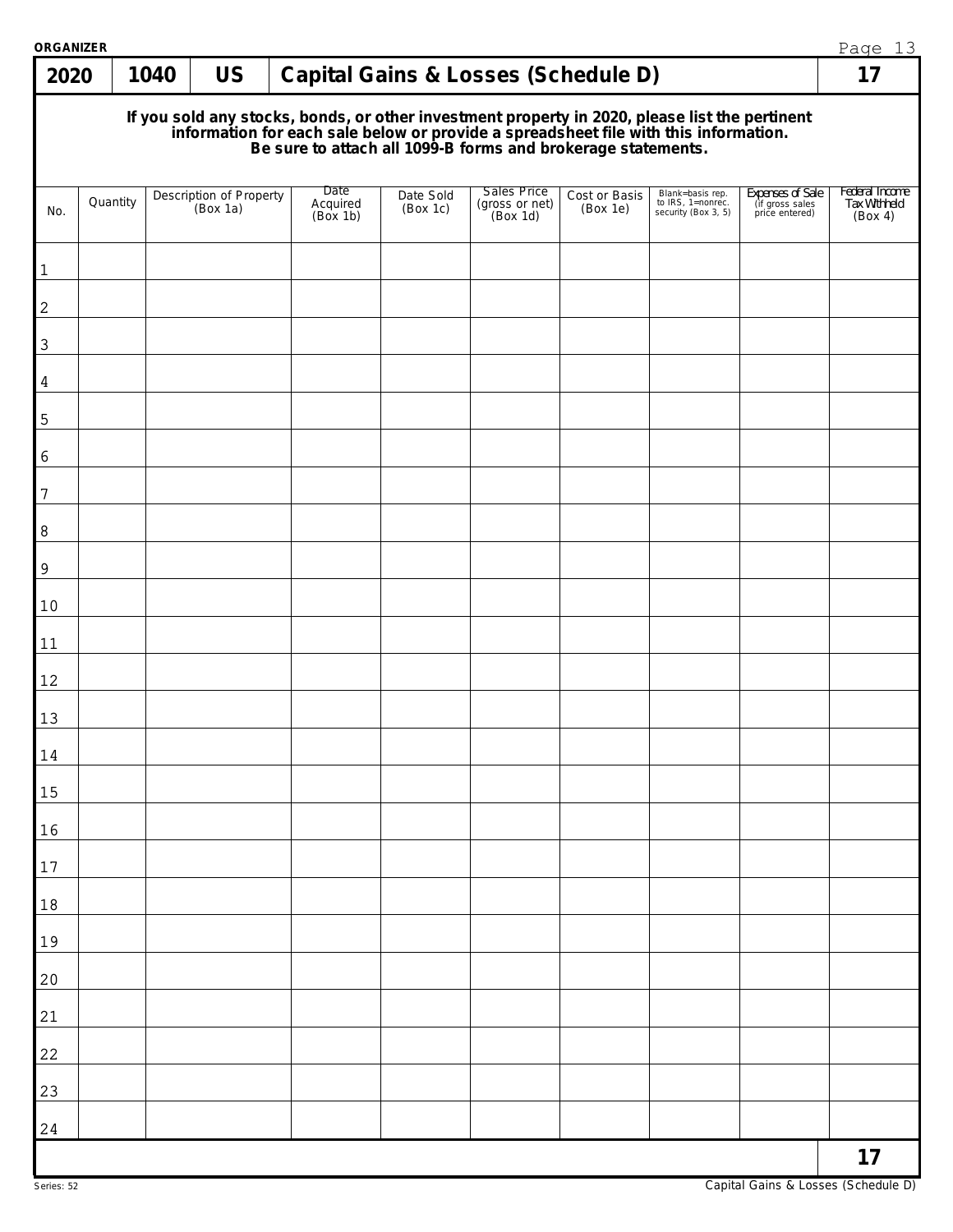# **1040 US/CA Farm Income (Schedule F/Form 4835) 19**

**No.**

**Please enter all pertinent 2020 amounts. Last year's amounts are provided for your reference.**

## **GENERAL INFORMATION**

| Principal product                                                                                            |  |
|--------------------------------------------------------------------------------------------------------------|--|
| Employer ID number                                                                                           |  |
|                                                                                                              |  |
|                                                                                                              |  |
|                                                                                                              |  |
|                                                                                                              |  |
| Type of rental property (farm rental only): 1=land, 2=self-rental, 3=other                                   |  |
|                                                                                                              |  |
| If required to file Form(s) 1099, did you or will you file all required Form(s) 1099: $1 = yes$ , $2 = no$ . |  |
| 1=did not "materially participate" (Schedule F only)                                                         |  |
| 1=did not actively participate (Farm rental only)                                                            |  |
| 1=real estate professional (farm rental only)                                                                |  |
|                                                                                                              |  |
| % of ownership if not 100% (.xxxx) (Farm rental only)                                                        |  |
| CA FTB Form 3805V:                                                                                           |  |
|                                                                                                              |  |
| Qualified new business year: 1=1st, 2=2nd, 3=3rd                                                             |  |
|                                                                                                              |  |
|                                                                                                              |  |

## **FARM INCOME**

| Cash method:                                                                                                              | 2020 Amount | 2019 Amount |
|---------------------------------------------------------------------------------------------------------------------------|-------------|-------------|
|                                                                                                                           |             |             |
|                                                                                                                           |             |             |
|                                                                                                                           |             |             |
| Accrual method:                                                                                                           |             |             |
|                                                                                                                           |             |             |
|                                                                                                                           |             |             |
|                                                                                                                           |             |             |
|                                                                                                                           |             |             |
| Other farm income:                                                                                                        |             |             |
|                                                                                                                           |             |             |
|                                                                                                                           |             |             |
| Total agricultural program payments (other than CRP)                                                                      |             |             |
| Taxable agricultural program payments (other than CRP)                                                                    |             |             |
|                                                                                                                           |             |             |
| Taxable conservation reserve program payments                                                                             |             |             |
| Commodity credit loans reported under election                                                                            |             |             |
| Total commodity credit loans forfeited or repaid                                                                          |             |             |
| Taxable commodity credit loans forfeited or repaid                                                                        |             |             |
| Total crop insurance proceeds received in 2020 [10] [10] Total crop insurance proceeds received in 2020 [10] $\sqrt{2}$   |             |             |
| Taxable crop insurance proceeds received in 2020 [1] [1] [1] Taxable crop insurance proceeds received in 2020             |             |             |
| Taxable crop insurance proceeds deferred from 2019 [10] [10] [10] [10] Taxable crop insurance proceeds deferred from 2019 |             |             |
| Custom hire (machine work) income not included above                                                                      |             |             |

**19**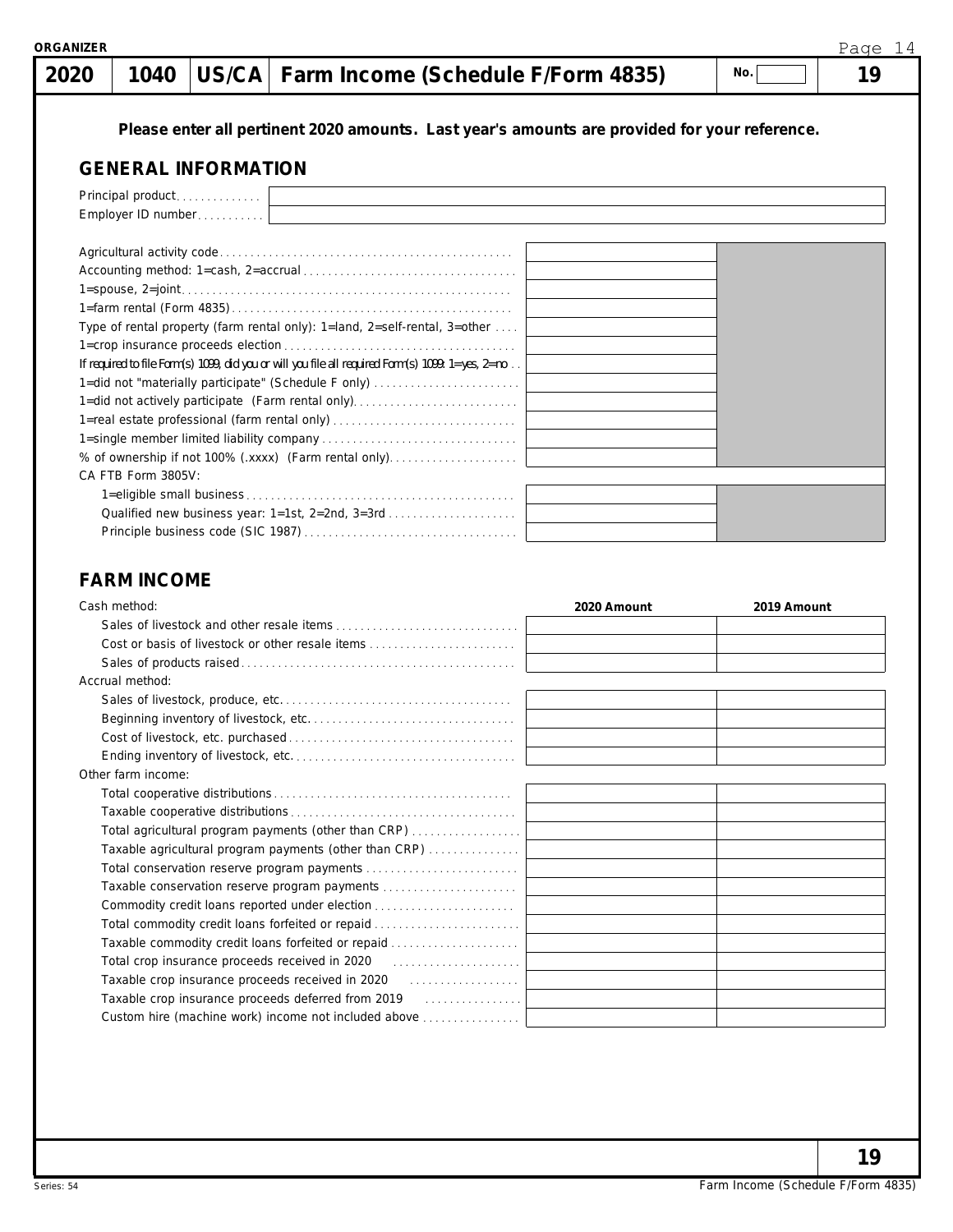| 2020                 | 1040 | <b>US</b>                      | Farm Income (Sch. F/Form 4835) (cont.)                                                        |             | No.         | 19 $p2$ |
|----------------------|------|--------------------------------|-----------------------------------------------------------------------------------------------|-------------|-------------|---------|
|                      |      |                                | Please enter all pertinent 2020 amounts. Last year's amounts are provided for your reference. |             |             |         |
|                      |      | <b>FARM INCOME (continued)</b> |                                                                                               |             |             |         |
| Other income:        |      |                                |                                                                                               | 2020 Amount | 2019 Amount |         |
|                      |      |                                |                                                                                               |             |             |         |
|                      |      |                                |                                                                                               |             |             |         |
|                      |      |                                |                                                                                               |             |             |         |
|                      |      |                                |                                                                                               |             |             |         |
|                      |      |                                |                                                                                               |             |             |         |
|                      |      |                                |                                                                                               |             |             |         |
|                      |      |                                |                                                                                               |             |             |         |
|                      |      |                                |                                                                                               |             |             |         |
| <b>FARM EXPENSES</b> |      |                                |                                                                                               |             |             |         |
|                      |      |                                | Car and truck expenses (not entered elsewhere)                                                |             |             |         |
|                      |      |                                |                                                                                               |             |             |         |
|                      |      |                                |                                                                                               |             |             |         |
|                      |      |                                |                                                                                               |             |             |         |
|                      |      |                                |                                                                                               |             |             |         |
|                      |      |                                |                                                                                               |             |             |         |
|                      |      |                                |                                                                                               |             |             |         |
|                      |      |                                |                                                                                               |             |             |         |
|                      |      |                                |                                                                                               |             |             |         |
|                      |      |                                |                                                                                               |             |             |         |
|                      |      |                                |                                                                                               |             |             |         |
|                      |      |                                |                                                                                               |             |             |         |
|                      |      |                                | Pension and profit sharing plans - admin. and education costs                                 |             |             |         |
|                      |      |                                | Rent - vehicles, machinery, and equipment (not entered elsewhere)                             |             |             |         |
|                      |      |                                |                                                                                               |             |             |         |
|                      |      |                                |                                                                                               |             |             |         |
|                      |      |                                |                                                                                               |             |             |         |
|                      |      |                                |                                                                                               |             |             |         |
|                      |      |                                |                                                                                               |             |             |         |
|                      |      |                                |                                                                                               |             |             |         |
|                      |      |                                |                                                                                               |             |             |         |
| Other expenses:      |      |                                | Capitalized preproductive period expenses (also enter below)                                  |             |             |         |
|                      |      |                                |                                                                                               |             |             |         |
|                      |      |                                |                                                                                               |             |             |         |
|                      |      |                                |                                                                                               |             |             |         |
|                      |      |                                |                                                                                               |             |             |         |
|                      |      |                                |                                                                                               |             |             |         |
|                      |      |                                |                                                                                               |             |             |         |
|                      |      |                                |                                                                                               |             |             |         |
|                      |      |                                |                                                                                               |             |             |         |
|                      |      |                                |                                                                                               |             |             |         |
|                      |      |                                |                                                                                               |             |             |         |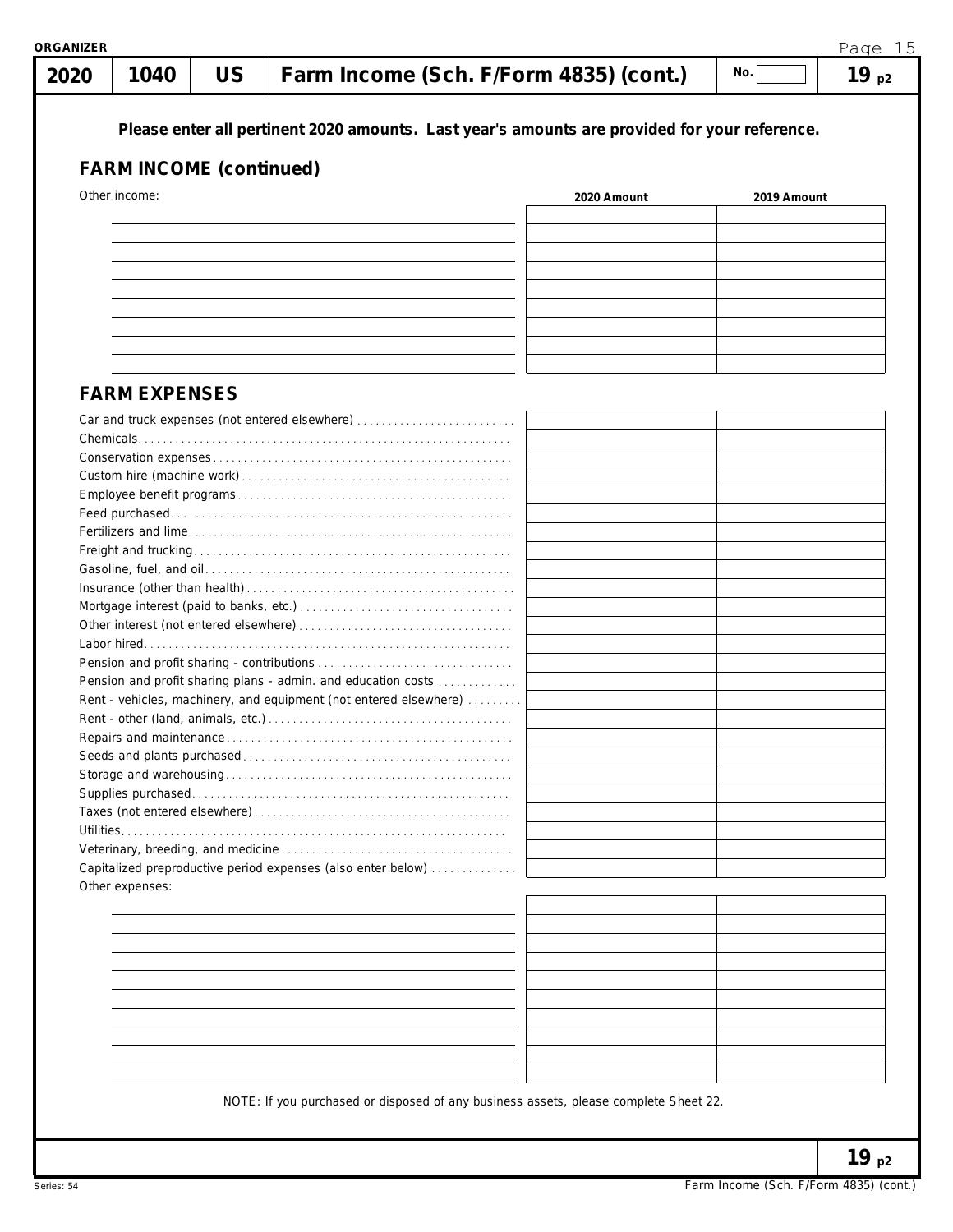| <b>ORGANIZER</b> |      |                                 |                                                                                                                                                                                                        |                      |                        |               | Page 16             |
|------------------|------|---------------------------------|--------------------------------------------------------------------------------------------------------------------------------------------------------------------------------------------------------|----------------------|------------------------|---------------|---------------------|
| 2020             | 1040 | <b>US</b>                       | <b>Asset Disposition List</b>                                                                                                                                                                          |                      |                        |               | 22                  |
|                  |      |                                 | If you disposed of any business assets in 2020, please enter date sold, sales price, and expenses of sale.<br>For real estate transactions, be sure to attach all 1099-S forms and closing statements. |                      |                        |               |                     |
| No.              |      | Description of Property (Box 3) | Date Placed<br>in Service                                                                                                                                                                              | Date Sold<br>(Box 1) | Sales Price<br>(Box 2) | Cost or Basis | Expenses<br>of Sale |
|                  |      |                                 |                                                                                                                                                                                                        |                      |                        |               |                     |
|                  |      |                                 |                                                                                                                                                                                                        |                      |                        |               |                     |
|                  |      |                                 |                                                                                                                                                                                                        |                      |                        |               |                     |
|                  |      |                                 |                                                                                                                                                                                                        |                      |                        |               |                     |
|                  |      |                                 |                                                                                                                                                                                                        |                      |                        |               |                     |
|                  |      |                                 |                                                                                                                                                                                                        |                      |                        |               |                     |
|                  |      |                                 |                                                                                                                                                                                                        |                      |                        |               |                     |
|                  |      |                                 |                                                                                                                                                                                                        |                      |                        |               |                     |
|                  |      |                                 |                                                                                                                                                                                                        |                      |                        |               |                     |
|                  |      |                                 |                                                                                                                                                                                                        |                      |                        |               |                     |
|                  |      |                                 |                                                                                                                                                                                                        |                      |                        |               |                     |
|                  |      |                                 |                                                                                                                                                                                                        |                      |                        |               |                     |
|                  |      |                                 |                                                                                                                                                                                                        |                      |                        |               |                     |
|                  |      |                                 |                                                                                                                                                                                                        |                      |                        |               |                     |
|                  |      |                                 |                                                                                                                                                                                                        |                      |                        |               |                     |
|                  |      |                                 |                                                                                                                                                                                                        |                      |                        |               |                     |
|                  |      |                                 |                                                                                                                                                                                                        |                      |                        |               |                     |
|                  |      |                                 |                                                                                                                                                                                                        |                      |                        |               |                     |
|                  |      |                                 |                                                                                                                                                                                                        |                      |                        |               |                     |
|                  |      |                                 |                                                                                                                                                                                                        |                      |                        |               |                     |
|                  |      |                                 |                                                                                                                                                                                                        |                      |                        |               |                     |
|                  |      |                                 |                                                                                                                                                                                                        |                      |                        |               |                     |
|                  |      |                                 |                                                                                                                                                                                                        |                      |                        |               |                     |
|                  |      |                                 | * Note: Assets are grouped by business activity. The 'No.' column is for tax preparer use only.                                                                                                        |                      |                        |               |                     |
|                  |      |                                 |                                                                                                                                                                                                        |                      |                        |               | 22                  |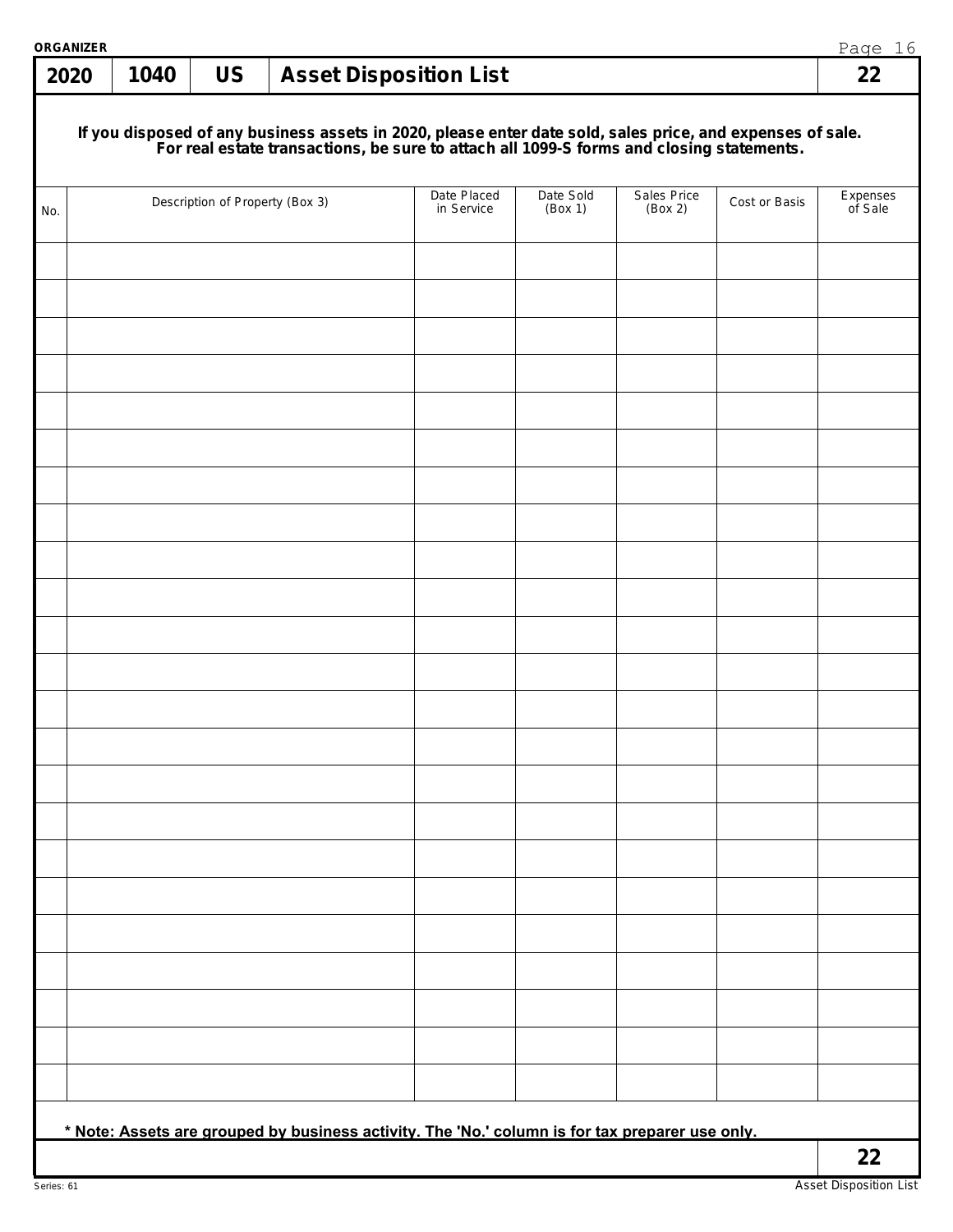| <b>ORGANIZER</b><br>2020 | 1040 | <b>US</b>               | <b>Asset Acquisition List</b>                                                                                                                                                                    |      |                             |          |             |              |                              | Page 17<br>22p2 |
|--------------------------|------|-------------------------|--------------------------------------------------------------------------------------------------------------------------------------------------------------------------------------------------|------|-----------------------------|----------|-------------|--------------|------------------------------|-----------------|
|                          |      |                         |                                                                                                                                                                                                  |      |                             |          |             |              |                              |                 |
|                          |      |                         | If you purchased any business assets (furniture, equipment, vehicles, real estate, etc.) or converted any personal assets to business use in 2020, please enter all pertinent information below. |      |                             |          |             |              |                              |                 |
|                          |      | Description of Property | Related                                                                                                                                                                                          |      | Preparer Use Only<br>No. of |          | Date Placed | Cost<br>or   | Preparer Use Only<br>Current |                 |
| No.                      |      |                         | <b>Business</b><br>or Activity                                                                                                                                                                   | Form | Form                        | Category | in Service  | <b>Basis</b> | Section 179                  | Method          |
| 3                        |      |                         |                                                                                                                                                                                                  |      |                             |          |             |              |                              |                 |
| $\overline{4}$           |      |                         |                                                                                                                                                                                                  |      |                             |          |             |              |                              |                 |
| 5                        |      |                         |                                                                                                                                                                                                  |      |                             |          |             |              |                              |                 |
| 6                        |      |                         |                                                                                                                                                                                                  |      |                             |          |             |              |                              |                 |
| 7                        |      |                         |                                                                                                                                                                                                  |      |                             |          |             |              |                              |                 |
| $8\,$                    |      |                         |                                                                                                                                                                                                  |      |                             |          |             |              |                              |                 |
| $\mathsf 9$              |      |                         |                                                                                                                                                                                                  |      |                             |          |             |              |                              |                 |
| 10                       |      |                         |                                                                                                                                                                                                  |      |                             |          |             |              |                              |                 |
| 11<br>12                 |      |                         |                                                                                                                                                                                                  |      |                             |          |             |              |                              |                 |
| 13                       |      |                         |                                                                                                                                                                                                  |      |                             |          |             |              |                              |                 |
| 14                       |      |                         |                                                                                                                                                                                                  |      |                             |          |             |              |                              |                 |
| 15                       |      |                         |                                                                                                                                                                                                  |      |                             |          |             |              |                              |                 |
| 16                       |      |                         |                                                                                                                                                                                                  |      |                             |          |             |              |                              |                 |
| 17                       |      |                         |                                                                                                                                                                                                  |      |                             |          |             |              |                              |                 |
| 18                       |      |                         |                                                                                                                                                                                                  |      |                             |          |             |              |                              |                 |
| 19                       |      |                         |                                                                                                                                                                                                  |      |                             |          |             |              |                              |                 |
| 20                       |      |                         |                                                                                                                                                                                                  |      |                             |          |             |              |                              |                 |
| 21                       |      |                         |                                                                                                                                                                                                  |      |                             |          |             |              |                              |                 |
| 22                       |      |                         |                                                                                                                                                                                                  |      |                             |          |             |              |                              |                 |
| 23                       |      |                         |                                                                                                                                                                                                  |      |                             |          |             |              |                              |                 |
| 24                       |      |                         |                                                                                                                                                                                                  |      |                             |          |             |              |                              |                 |
| 25                       |      |                         |                                                                                                                                                                                                  |      |                             |          |             |              |                              |                 |
| 26                       |      |                         |                                                                                                                                                                                                  |      |                             |          |             |              |                              | 22p2            |
|                          |      |                         |                                                                                                                                                                                                  |      |                             |          |             |              |                              |                 |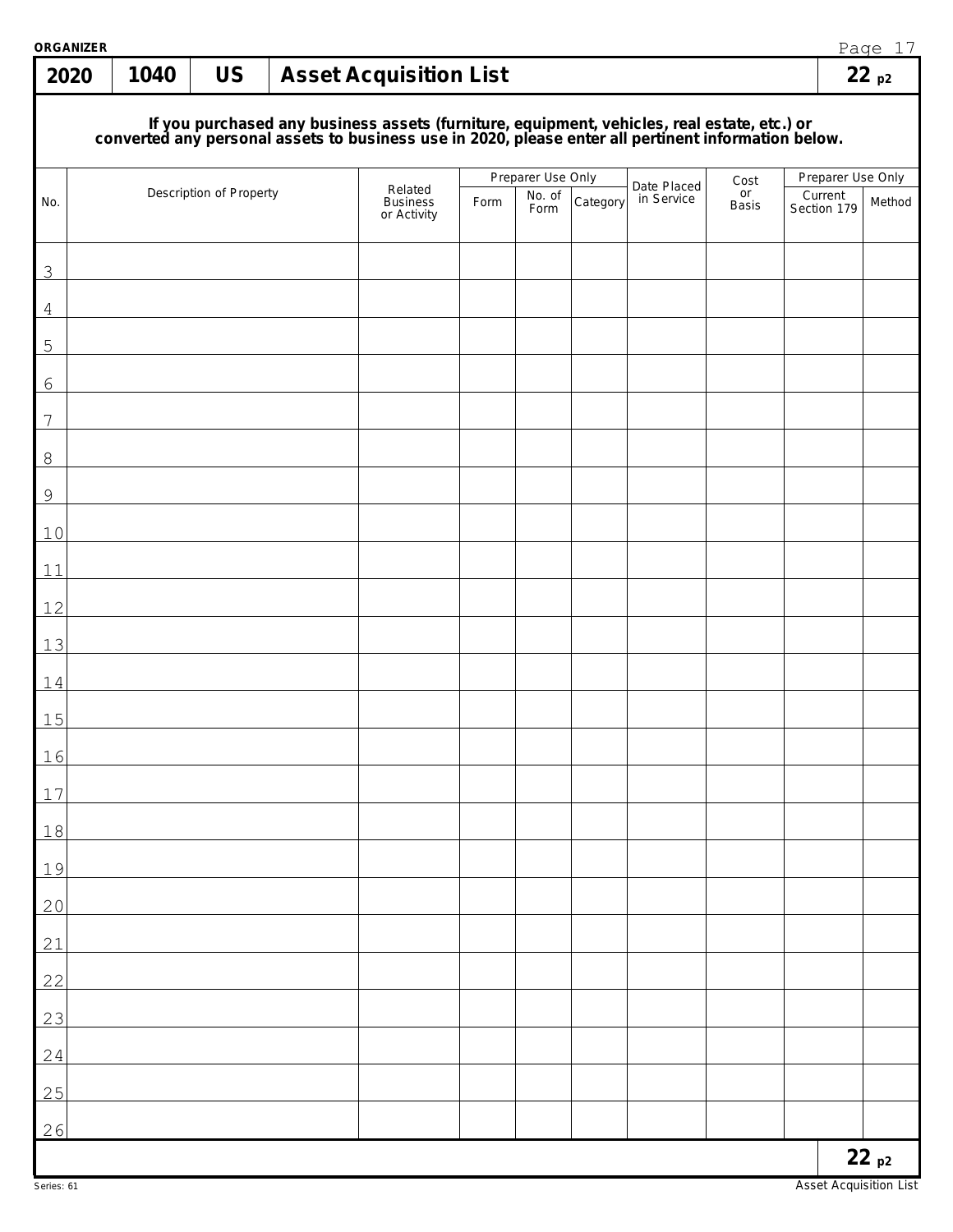| 2020 | 1040                                      | <b>US</b> | <b>Itemized Deductions</b>                                                                                                 |             |    | Page 18<br>25 |
|------|-------------------------------------------|-----------|----------------------------------------------------------------------------------------------------------------------------|-------------|----|---------------|
|      |                                           |           |                                                                                                                            |             |    |               |
|      |                                           |           | Please enter all pertinent 2020 amounts and attach all 1098 forms.<br>Last year's amounts are provided for your reference. |             |    |               |
|      |                                           |           | <b>MEDICAL AND DENTAL EXPENSES</b>                                                                                         |             |    |               |
|      |                                           |           | NOTE: Enter self-employed health insurance premiums on Sheet 24 and                                                        |             |    |               |
|      |                                           |           | Medicare insurance premiums on Sheet 14.                                                                                   | 2020 Amount | TS | 2019 Amount   |
|      |                                           |           |                                                                                                                            |             |    |               |
|      |                                           |           |                                                                                                                            |             |    |               |
|      |                                           |           |                                                                                                                            |             |    |               |
|      |                                           |           | Insurance premiums not entered elsewhere (excl. LT care & amts. paid w/pre-tax dollars)                                    |             |    |               |
|      |                                           |           |                                                                                                                            |             |    |               |
|      |                                           |           | Insurance reimbursement (enter as a positive number)                                                                       |             |    |               |
|      | Lodging and transportation:               |           |                                                                                                                            |             |    |               |
|      |                                           |           |                                                                                                                            |             |    |               |
|      |                                           |           |                                                                                                                            |             |    |               |
|      | Other medical and dental expenses:        |           |                                                                                                                            |             |    |               |
|      |                                           |           |                                                                                                                            |             |    |               |
|      |                                           |           |                                                                                                                            |             |    |               |
|      |                                           |           |                                                                                                                            |             |    |               |
|      |                                           |           | TAXES PAID (State and local withholding and 2020 estimates are automatic.)                                                 |             |    |               |
|      |                                           |           | State income taxes - 1/20 payment on 2019 state estimate<br><b>Communication</b>                                           |             |    |               |
|      |                                           |           | State income taxes - paid with 2019 state return extension<br><u>.</u>                                                     |             |    |               |
|      |                                           |           | State income taxes - paid with 2019 state return                                                                           |             |    |               |
|      |                                           |           | State income taxes - paid for prior years and/or to other state                                                            |             |    |               |
|      |                                           |           | City/local income taxes - 1/20 payment on 2019 city/local estimate                                                         |             |    |               |
|      |                                           |           |                                                                                                                            |             |    |               |
|      |                                           |           |                                                                                                                            |             |    |               |
|      |                                           |           | <b>SALES AND USE TAXES PAID</b>                                                                                            |             |    |               |
|      |                                           |           | State and local sales taxes (except autos and special items)                                                               |             |    |               |
|      |                                           |           |                                                                                                                            |             |    |               |
|      | Use taxes paid with 2019 state return     |           |                                                                                                                            |             |    |               |
|      |                                           |           |                                                                                                                            |             |    |               |
|      |                                           |           | Sales tax on boats, aircraft, other special items                                                                          |             |    |               |
|      | <b>OTHER TAXES PAID</b>                   |           |                                                                                                                            |             |    |               |
|      | Real estate taxes - principal residence:  |           |                                                                                                                            |             |    |               |
|      |                                           |           |                                                                                                                            |             |    |               |
|      |                                           |           |                                                                                                                            |             |    |               |
|      | Real estate taxes - held for investment : |           |                                                                                                                            |             |    |               |
|      |                                           |           |                                                                                                                            |             |    |               |
|      |                                           |           |                                                                                                                            |             |    |               |
|      |                                           |           |                                                                                                                            |             |    |               |
|      |                                           |           |                                                                                                                            |             |    |               |
|      |                                           |           | Personal property taxes (including auto fees in some states. Provide a copy of tax notice)                                 |             |    |               |
|      |                                           |           |                                                                                                                            |             |    |               |
|      | Other taxes:                              |           |                                                                                                                            |             |    |               |
|      |                                           |           |                                                                                                                            |             |    |               |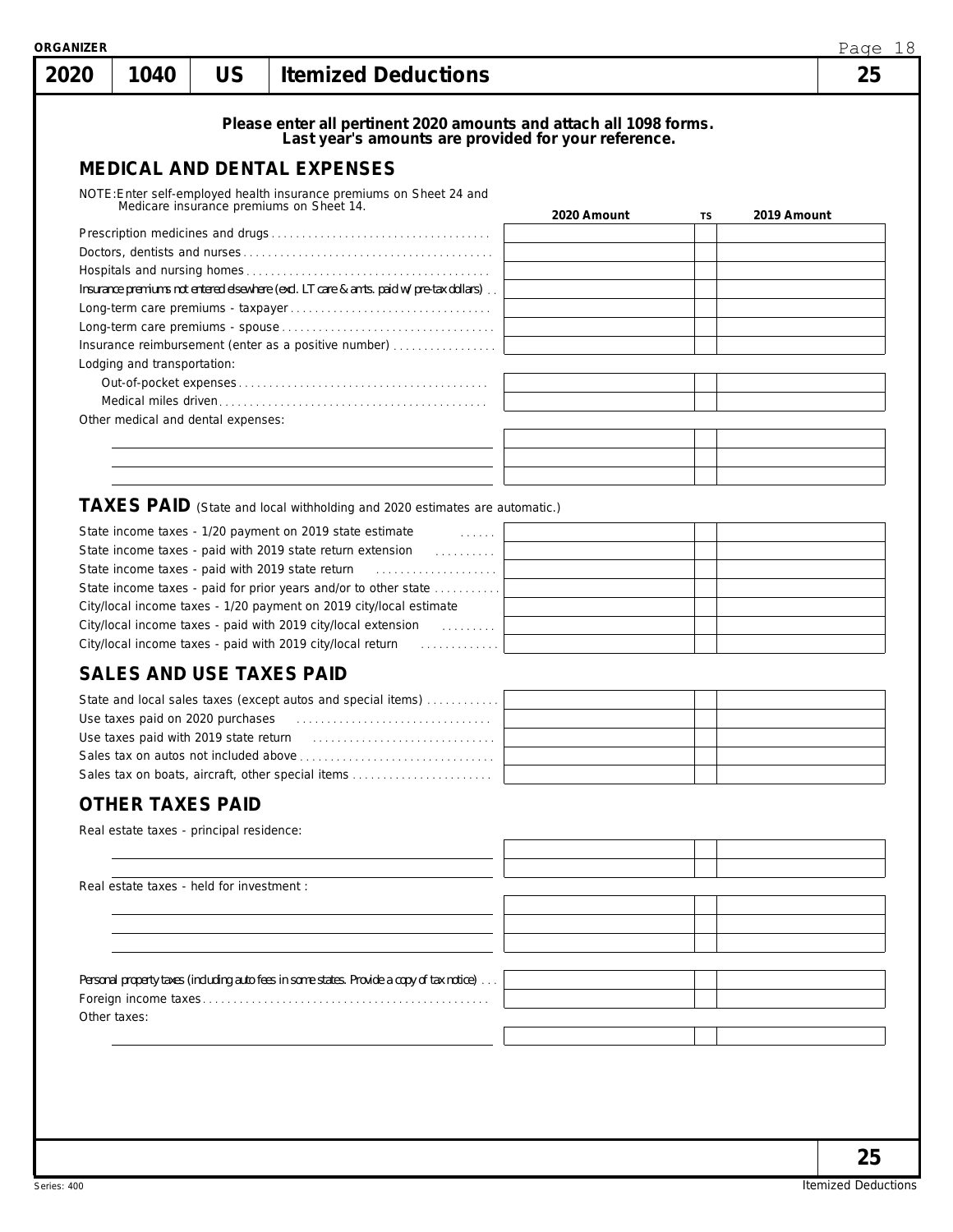| 1040                              | <b>US</b> | <b>Itemized Deductions (continued)</b>                                                                                                                                                                                                                                                                                                                                                                                                                   |             |    | $25_{p2}$   |
|-----------------------------------|-----------|----------------------------------------------------------------------------------------------------------------------------------------------------------------------------------------------------------------------------------------------------------------------------------------------------------------------------------------------------------------------------------------------------------------------------------------------------------|-------------|----|-------------|
|                                   |           | Please enter all pertinent 2020 amounts. Last year's amounts are provided for your reference.                                                                                                                                                                                                                                                                                                                                                            |             |    |             |
| <b>INTEREST PAID</b>              |           |                                                                                                                                                                                                                                                                                                                                                                                                                                                          |             |    |             |
|                                   |           | Home mortgage int. (Box 1) and points (Box 2) reported on Form 1098:                                                                                                                                                                                                                                                                                                                                                                                     | 2020 Amount | TS | 2019 Amount |
|                                   |           |                                                                                                                                                                                                                                                                                                                                                                                                                                                          |             |    |             |
|                                   |           |                                                                                                                                                                                                                                                                                                                                                                                                                                                          |             |    |             |
|                                   |           | Home mortgage interest not reported on Form 1098:                                                                                                                                                                                                                                                                                                                                                                                                        |             |    |             |
| Payee's name                      |           |                                                                                                                                                                                                                                                                                                                                                                                                                                                          |             |    |             |
| Payee's SSN or FEIN               |           |                                                                                                                                                                                                                                                                                                                                                                                                                                                          |             |    |             |
| Payee's street address            |           | <u> 1980 - Johann John Stone, markin fizik eta idazlearia (h. 1980).</u>                                                                                                                                                                                                                                                                                                                                                                                 |             |    |             |
| Payee's city<br>Payee's state     |           |                                                                                                                                                                                                                                                                                                                                                                                                                                                          |             |    |             |
| Payee's ZIP code                  |           | the contract of the contract of the contract of the contract of the contract of the contract of<br>the control of the control of the control of the control of the control of the control of the control of the control of the control of the control of the control of the control of the control of the control of the control                                                                                                                         |             |    |             |
| Payee's region                    |           | the control of the control of the control of the control of the control of the control of the control of the control of the control of the control of the control of the control of the control of the control of the control                                                                                                                                                                                                                            |             |    |             |
| Payee's postal code               |           | the control of the control of the control of the control of the control of the control of the control of the control of the control of the control of the control of the control of the control of the control of the control                                                                                                                                                                                                                            |             |    |             |
|                                   |           |                                                                                                                                                                                                                                                                                                                                                                                                                                                          |             |    |             |
| Points not reported on Form 1098: |           |                                                                                                                                                                                                                                                                                                                                                                                                                                                          |             |    |             |
|                                   |           |                                                                                                                                                                                                                                                                                                                                                                                                                                                          |             |    |             |
|                                   |           |                                                                                                                                                                                                                                                                                                                                                                                                                                                          |             |    |             |
|                                   |           | Mortgage insurance premiums on post 12/31/06 contracts (Box 4)                                                                                                                                                                                                                                                                                                                                                                                           |             |    |             |
|                                   |           | Investment interest (interest on margin accounts):                                                                                                                                                                                                                                                                                                                                                                                                       |             |    |             |
|                                   |           |                                                                                                                                                                                                                                                                                                                                                                                                                                                          |             |    |             |
|                                   |           | <u> 1980 - Johann Stein, marwolaethau a bhann an t-Amhair an t-Amhair an t-Amhair an t-Amhair an t-Amhair an t-A</u>                                                                                                                                                                                                                                                                                                                                     |             |    |             |
| <b>CASH CONTRIBUTIONS</b>         |           | NOTE: Points paid on loans other than to buy, build, or improve your main home are deductible over the life of the mortgage.<br>For these types of loans also provide the dates and lives of the loans.<br>NOTE: No deduction is allowed for cash or check contributions unless the donor maintains a bank record, or a written communication<br>from the donee, showing the name of the organization, contribution date(s), and contribution amount(s). |             |    |             |
|                                   |           |                                                                                                                                                                                                                                                                                                                                                                                                                                                          |             |    |             |
|                                   |           | Churches, schools, hospitals, and other charitable organizations (60% limitation):                                                                                                                                                                                                                                                                                                                                                                       |             |    |             |
| Contributions by cash or check:   |           |                                                                                                                                                                                                                                                                                                                                                                                                                                                          |             |    |             |
|                                   |           |                                                                                                                                                                                                                                                                                                                                                                                                                                                          |             |    |             |
|                                   |           |                                                                                                                                                                                                                                                                                                                                                                                                                                                          |             |    |             |
|                                   |           |                                                                                                                                                                                                                                                                                                                                                                                                                                                          |             |    |             |
|                                   |           |                                                                                                                                                                                                                                                                                                                                                                                                                                                          |             |    |             |
|                                   |           |                                                                                                                                                                                                                                                                                                                                                                                                                                                          |             |    |             |
|                                   |           |                                                                                                                                                                                                                                                                                                                                                                                                                                                          |             |    |             |
|                                   |           | Veterans' organizations, fraternal societies, nonprofit cemeteries, and certain private nonoperating foundations (30% limitation):                                                                                                                                                                                                                                                                                                                       |             |    |             |
| Contributions by cash or check:   |           |                                                                                                                                                                                                                                                                                                                                                                                                                                                          |             |    |             |
|                                   |           |                                                                                                                                                                                                                                                                                                                                                                                                                                                          |             |    |             |
|                                   |           |                                                                                                                                                                                                                                                                                                                                                                                                                                                          |             |    |             |
|                                   |           |                                                                                                                                                                                                                                                                                                                                                                                                                                                          |             |    |             |
|                                   |           |                                                                                                                                                                                                                                                                                                                                                                                                                                                          |             |    |             |
|                                   |           |                                                                                                                                                                                                                                                                                                                                                                                                                                                          |             |    |             |

**25 p2**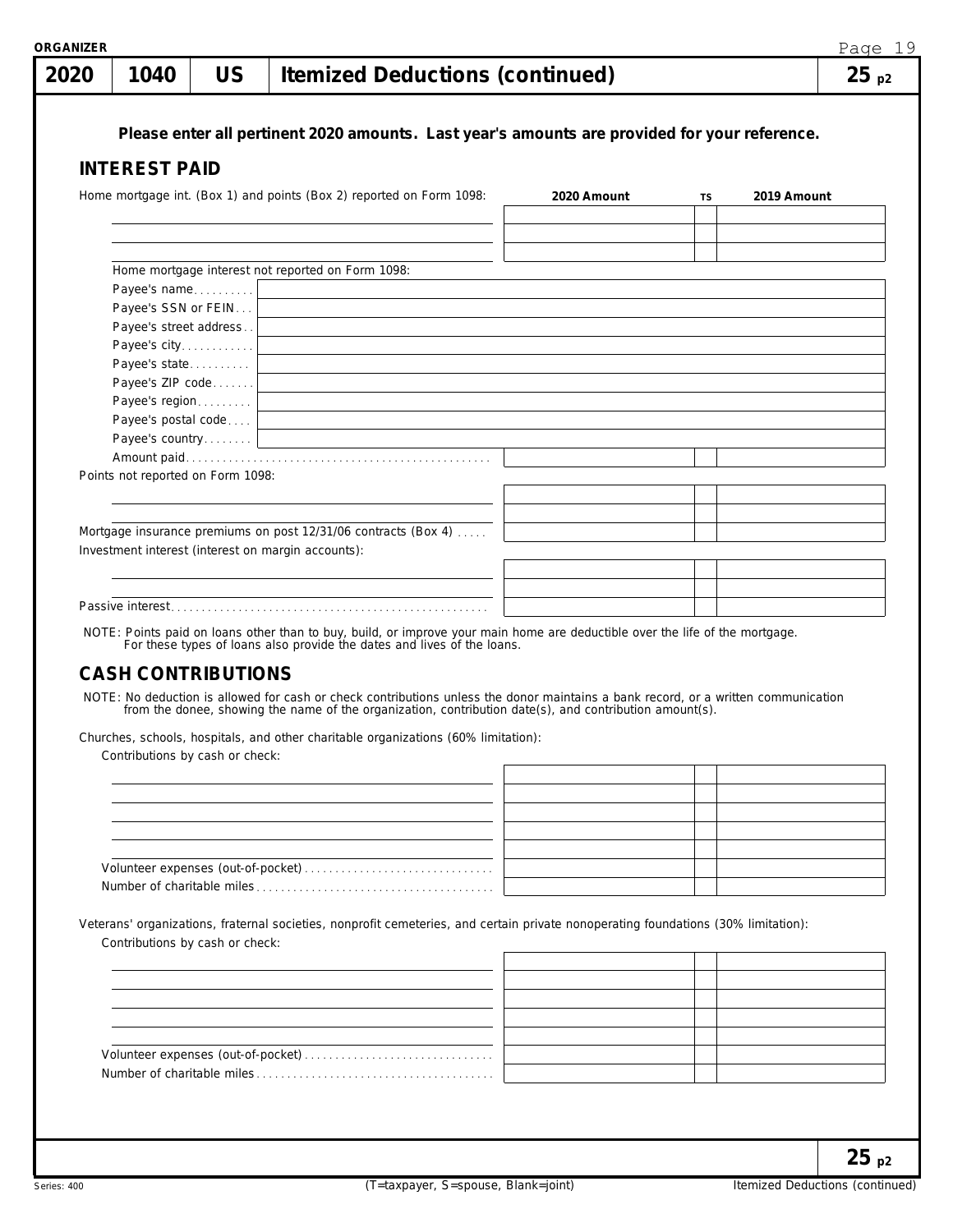| 2020        | 1040                        | US/CA   Itemized Deductions (continued)                                                                                                                                                                                         |  |  |  |             |    |  |             | 25 <sub>p3</sub> |
|-------------|-----------------------------|---------------------------------------------------------------------------------------------------------------------------------------------------------------------------------------------------------------------------------|--|--|--|-------------|----|--|-------------|------------------|
|             |                             | Please enter all pertinent 2020 amounts. Last year's amounts are provided for your reference.                                                                                                                                   |  |  |  |             |    |  |             |                  |
|             |                             | <b>NONCASH CONTRIBUTIONS</b>                                                                                                                                                                                                    |  |  |  |             |    |  |             |                  |
|             |                             | NOTE:Use Sheet 26 if total noncash contributions are over \$500. No deduction is allowed for contributions of clothing and household items that are not in good used condition or better. In addition, a deduction for any item |  |  |  |             |    |  |             |                  |
|             | 50% limitation (see above): |                                                                                                                                                                                                                                 |  |  |  | 2020 Amount | TS |  | 2019 Amount |                  |
|             |                             |                                                                                                                                                                                                                                 |  |  |  |             |    |  |             |                  |
|             |                             |                                                                                                                                                                                                                                 |  |  |  |             |    |  |             |                  |
|             |                             |                                                                                                                                                                                                                                 |  |  |  |             |    |  |             |                  |
|             | 30% limitation (see above): |                                                                                                                                                                                                                                 |  |  |  |             |    |  |             |                  |
|             |                             |                                                                                                                                                                                                                                 |  |  |  |             |    |  |             |                  |
|             |                             |                                                                                                                                                                                                                                 |  |  |  |             |    |  |             |                  |
|             |                             |                                                                                                                                                                                                                                 |  |  |  |             |    |  |             |                  |
|             |                             | 30% capital gain property (gifts of capital gain property to 50% limit orgs.):                                                                                                                                                  |  |  |  |             |    |  |             |                  |
|             |                             |                                                                                                                                                                                                                                 |  |  |  |             |    |  |             |                  |
|             |                             |                                                                                                                                                                                                                                 |  |  |  |             |    |  |             |                  |
|             |                             | 20% capital gain property (gifts of capital gain property to non-50% limit orgs.):                                                                                                                                              |  |  |  |             |    |  |             |                  |
|             |                             |                                                                                                                                                                                                                                 |  |  |  |             |    |  |             |                  |
|             |                             |                                                                                                                                                                                                                                 |  |  |  |             |    |  |             |                  |
|             |                             |                                                                                                                                                                                                                                 |  |  |  |             |    |  |             |                  |
|             |                             | STATE MISC. DEDS. IF NON-CONFORMING TO TAX CUTS & JOBS ACT (subject to 2% AGI limit)                                                                                                                                            |  |  |  |             |    |  |             |                  |
|             |                             | Other unreimbursed employee expenses (uniforms and protective clothing, professional subscriptions, employment agency fees, and certain edu. expenses):                                                                         |  |  |  |             |    |  |             |                  |
|             |                             |                                                                                                                                                                                                                                 |  |  |  |             |    |  |             |                  |
|             |                             |                                                                                                                                                                                                                                 |  |  |  |             |    |  |             |                  |
|             |                             |                                                                                                                                                                                                                                 |  |  |  |             |    |  |             |                  |
|             | Investment expense:         |                                                                                                                                                                                                                                 |  |  |  |             |    |  |             |                  |
|             |                             |                                                                                                                                                                                                                                 |  |  |  |             |    |  |             |                  |
|             |                             |                                                                                                                                                                                                                                 |  |  |  |             |    |  |             |                  |
|             |                             |                                                                                                                                                                                                                                 |  |  |  |             |    |  |             |                  |
|             | and custodial fees):        | Miscellaneous deductions (2% AGI) (certain legal and accounting fees,                                                                                                                                                           |  |  |  |             |    |  |             |                  |
|             |                             |                                                                                                                                                                                                                                 |  |  |  |             |    |  |             |                  |
|             |                             |                                                                                                                                                                                                                                 |  |  |  |             |    |  |             |                  |
|             |                             |                                                                                                                                                                                                                                 |  |  |  |             |    |  |             |                  |
|             | Federal only:               |                                                                                                                                                                                                                                 |  |  |  |             |    |  |             |                  |
|             |                             |                                                                                                                                                                                                                                 |  |  |  |             |    |  |             |                  |
| State only: |                             |                                                                                                                                                                                                                                 |  |  |  |             |    |  |             |                  |
|             |                             |                                                                                                                                                                                                                                 |  |  |  |             |    |  |             |                  |